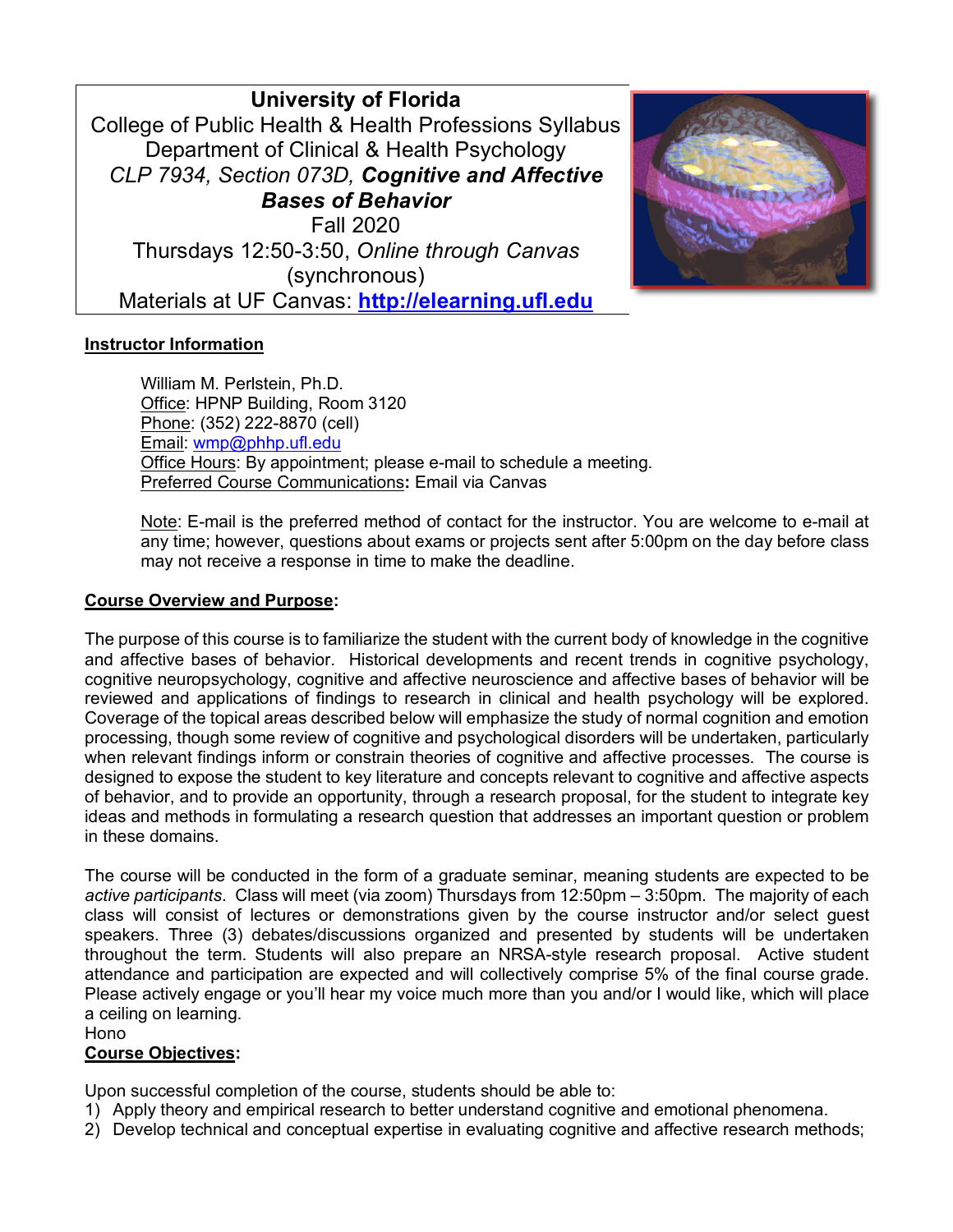- 3) Apply recent developments in cognitive/affective psychology and neuroscience to their own work; and
- 4) Identify and understand sources of individual differences and diversity in cognitive abilities and processes.
- 5) Students should also be able to understand the relevance of developments in cognitive & affective psychology/neuroscience for basic and applied work in clinical, counseling and school psychology, health and human performance, and other health-professions fields, including rehabilitation science and speech, language and hearing sciences. Students from Marketing/Business programs have also benefited from discussions of broad cognitive concepts involving problem-solving and reasoning.

#### **Instructional Methods:**

Lecture, class discussion, and small-group and individual work will comprise the majority of class sessions. The role of the instructor will be to:

a) present an overview of relevant topics, provide additional reading material and learning resources with up-to-date research findings; and

b) facilitate discussion of selected topics, and provide timely feedback. Expectations for students are to attend class fully prepared, participate in class discussions, and read assigned materials prior to class in preparation for lecture.

## **Course Materials and Technology:**

*Required textbook:* Smith, E.E. & Kosslyn, S.M. (2007). *Cognitive Psychology: Mind and Brain (1st edition)*. New Jersey: Pearson Education, Inc.

**Chapters from other books and primary-source refereed journal papers will be provided as pdf documents and made available in the course "files" tab on Canvas** (**http://elearning.ufl.edu); download by clicking on the link listed under readings for the week of the class.** Lecture powerpoints will be available through Canvas by noon the day of class, if not sooner (also under the "files" tab)**.**

To access assigned *readings and lectures*, once in Canvas for the course, click "*files*" tab and you will see folders for "*Class Readings (pdf)*" and "*Class Lectures (pptx)*" organized by classsession week as listed below. There will also be several optional readings for each week; these may provide alternative views and will be well-worth reading. All required and optional reading material (required and optional) will be available as pdfs for download on the Canvas system. This text is available online as hardcover and softcover. Lecture notes will be available through Canvas by noon the day of class (also under the "files" tab)**.** To access assigned *readings and lectures*, once in Canvas for the course, click "*files*" tab and you will see folders for "*Class Readings (pdf)*" and "*Class Lectures (pptx)*" organized by class-session week as listed below. There will also be several optional readings for each week; these may provide alternative views and will be wellworth reading.

*Note: If you plan to print-out the lecture pptx files, I'd advise you to print them in grayscale, since some of the slide backgrounds are in black and this will eat up you printer ink!*

**Canvas:** Canvas is the course management system that you will use for this course. Canvas is accessed by using your Gatorlink account name and password at elearning.ufl.edu. There are several tutorials and help links on the Canvas login site. If you have technical questions call the UF Computer Help Desk at 352-392-HELP or send email to helpdesk@ufl.edu. You are responsible for checking your account prior to each class to determine how you should prepare for the upcoming class.

If you have technical questions with your electronic device or the Canvas website, please contact the UF Help Desk at:

- Learning-support@ufl.edu
- (352) 392-HELP select option 2
- https://lss.at.ufl.edu/help.shtml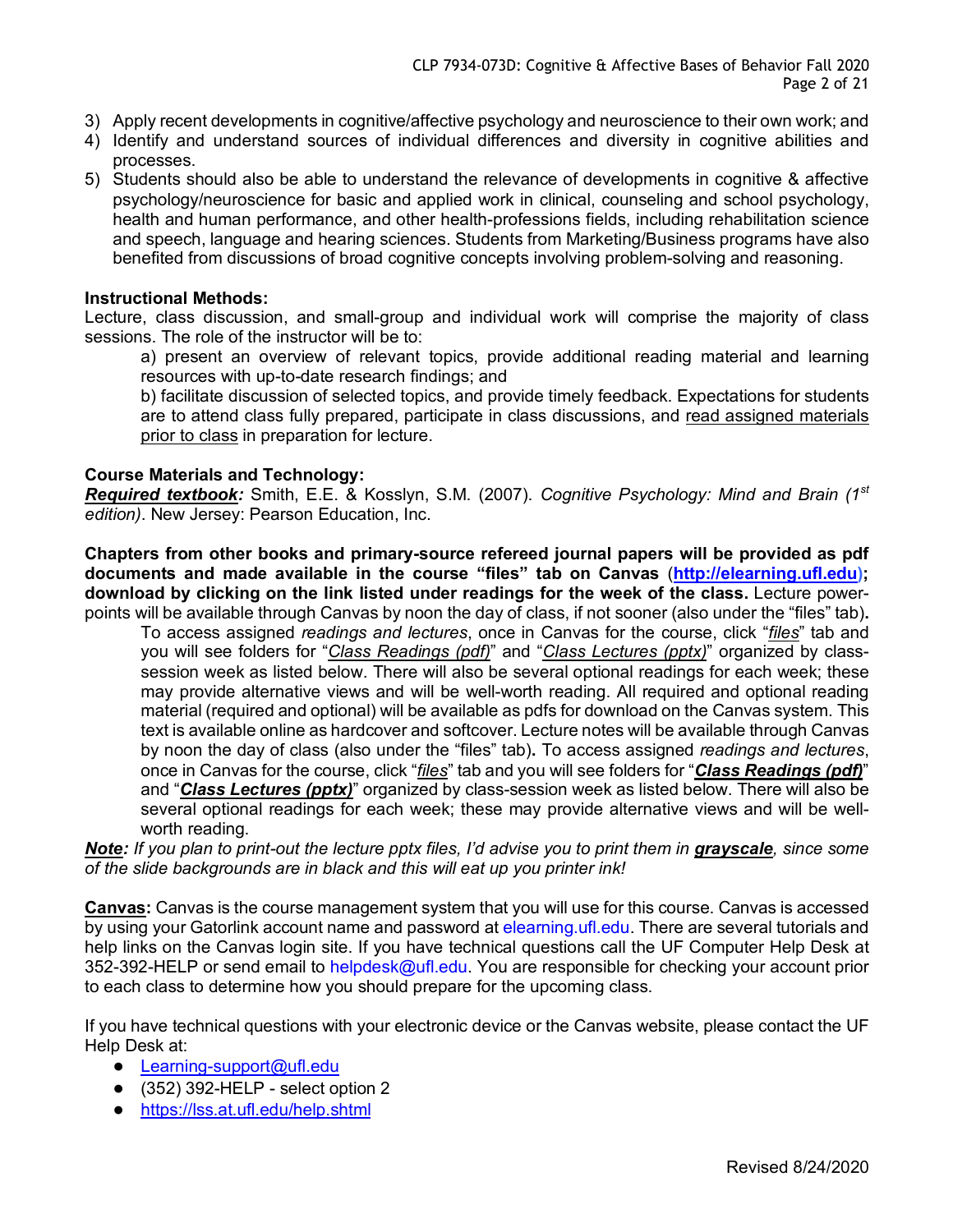We will review the canvas site during the 1<sup>st</sup> class session and discuss any questions you may have. I know e-learning can be stressful and I don't want the Canvas implementation to be an additional source of stress.

### **Required Equipment**

See UF Student Computer Requirements. Your program may have additional requirements. For this course you will need a computer that can run HonorLock and the Google Chrome browser with high speed internet access, a webcam, and microphone.

For technical support for this class, please contact the UF Help Desk at: Learning-support@ufl.edu, (352) 392-HELP (option 2), or https://lss.at.ufl.edu/help.shtml 3

# **HonorLock Proctoring Services**

This course will be using HonorLock, a proctoring service for graded quizzes (Exams 1 & 2 are open book/notes, so Honorlock will *not* be needed for these). HonorLock ensures quiz integrity and enables administration of remote online quizzes.

- No pre-scheduling is required. You can take your quiz at any time during the window it is open in Canvas.
	- $\circ$  However, I caution you not to wait until the last minute, because you will run the extreme risk of having the quiz close out automatically before you have had your full number of allowed minutes. The quiz will close out at the time set in Canvas regardless of how many minutes you have left to take the quiz, and you will not be able to finish.
- HonorLock will record and audit your entire quiz session.
- All recorded quiz sessions will be reviewed as part of your final grade.
- Instances of cheating or inappropriate behavior will be considered violations of the Student Honor Code and will result in disciplinary action.
- Students will need to have **Google Chrome**, a microphone and webcam in place during the testtaking period. An inexpensive webcam and microphone should work fine. Students will NOT be allowed to take a quiz without a webcam.
- Students will need to have some administrative rights on the computer they are using for the quiz to enable the proctoring service to function.
- It is recommended that students not use a wireless Internet connection for quizzes. Please consider wire connecting your wireless laptop to your modem for a more reliable Internet signal during the quiz. Inexpensive modem cables are available in most electronic stores and online.

#### **HonorLock Set-up**

HonorLock is a user-friendly system, but you must follow these guidelines to register and take your quizzes:

- 1. Review the following HonorLock Student Information to obtain an overview of HonorLock:
	- Honorlock Student Exam Preparation Information (PDF) **Taking Quizzes**

Again, no pre-scheduling is required. You can take your quiz at any time during the window it is open in Canvas. However, as mentioned before, I caution you not to wait until the last minute, because you will run the extreme risk of having the quiz close out automatically before you have had your full number of allowed minutes. The quiz will close out at the time set in Canvas regardless of how many minutes you have left to take the quiz, and you will not be able to finish.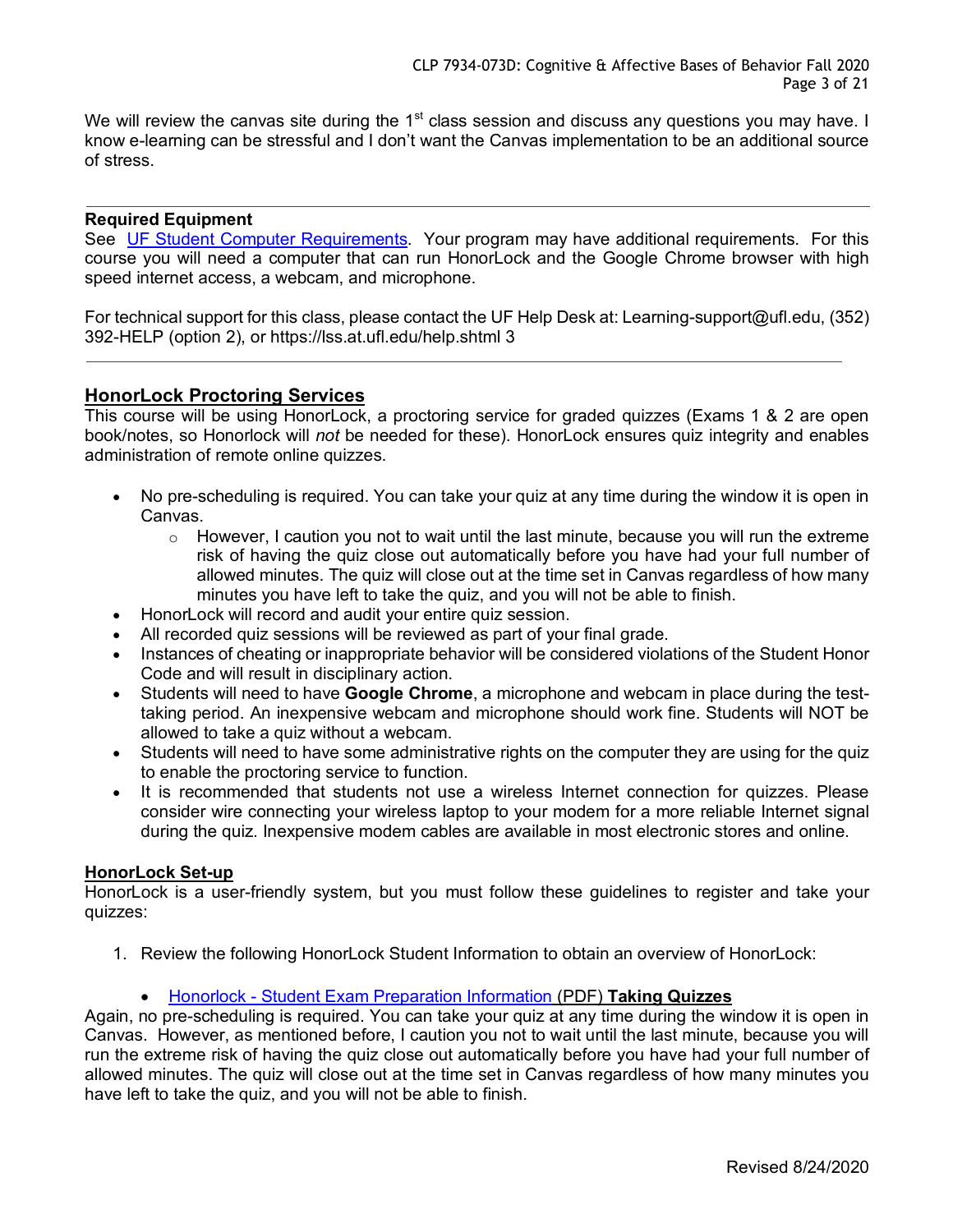- Please plan on extra time to complete your quiz to accommodate connection time and any technical issues that arise.
- No human proctor will appear. You will take your quiz with your camera recording the entire session.
- Once you finish and submit your quiz, you will log out, and the quiz session will be audited at HonorLock.

## Keep the following in mind:

- 1. You must use Google Chrome browser with HonorLock
- 2. When it is available open your quiz in Canvas.
- 3. Click "Get Started" and "Install Extension".
- 4. Click "Add extension" and then "Take the Quiz".
- 5. Click "Launch Proctoring" and "Allow" (HonorLock to use your camera).
- 6. Take the required photo by clicking "Take Photo" and click "Accept" if there is a clear image of you on screen. Otherwise "Redo".
- 7. Take the required photo of your picture ID.
- 8. "Begin the Room Scan" by clicking and then scan the room with your camera. Click "I'm done once complete.
- 9. Take the quiz as normal.
- 10. Finish the quiz, and HonorLock will automatically save and close as well.

## **Quiz Rules**

Check your syllabus for other rules related to quizzes and exams. Examples:

- Quizzes will be administered as described in the course schedule.
- Quizzes are closed book, closed notes unless otherwise documented.
- Some faculty allow students to blank sheets of paper as scrap paper or a calculator, but you will be required to use your camera to show both sides of paper or calculator when this is allowed. If it is not specifically stated in the syllabus, don't bring extra materials.
- Quizzes may be taken at a student's home. Students must plan to take their quizzes in an environment where other people are not in the room during the quiz.
	- o You are required to pan your camera around the room and your desk and clear it of anything not allowed in the quiz.

#### **HonorLock Support:**

Chat on screen or call HonorLock at 855-828-4004 for 24/7 support assistance. Then contact your faculty and TA to let them know you had an issue.

## **Course Requirements/Evaluation/Grading**

Course grading will be determined by two take-home exams (25% each), a topical debate (15%), a brief, 1-page Research Topic Description (5%), an Integrative Research Proposal (20%), and class participation & attendance (10%). The schedule for these events and deadlines for paper submissions can be found in the course plan below.

**EXAMINATIONS** will consist of objective, short answer, and multiple-choice portions covering topics discussed in class and in readings. Examinations will be completed on Canvas. *The first examination will provide coverage of cognitive aspects of behavior; while the second exam will primarily address affective aspects of behavior.*

**RESEARCH TOPIC DESCRIPTION**. Students will submit a *1-page* single-spaced description of your preliminary ideas for the integrative research proposal. The research topic description should describe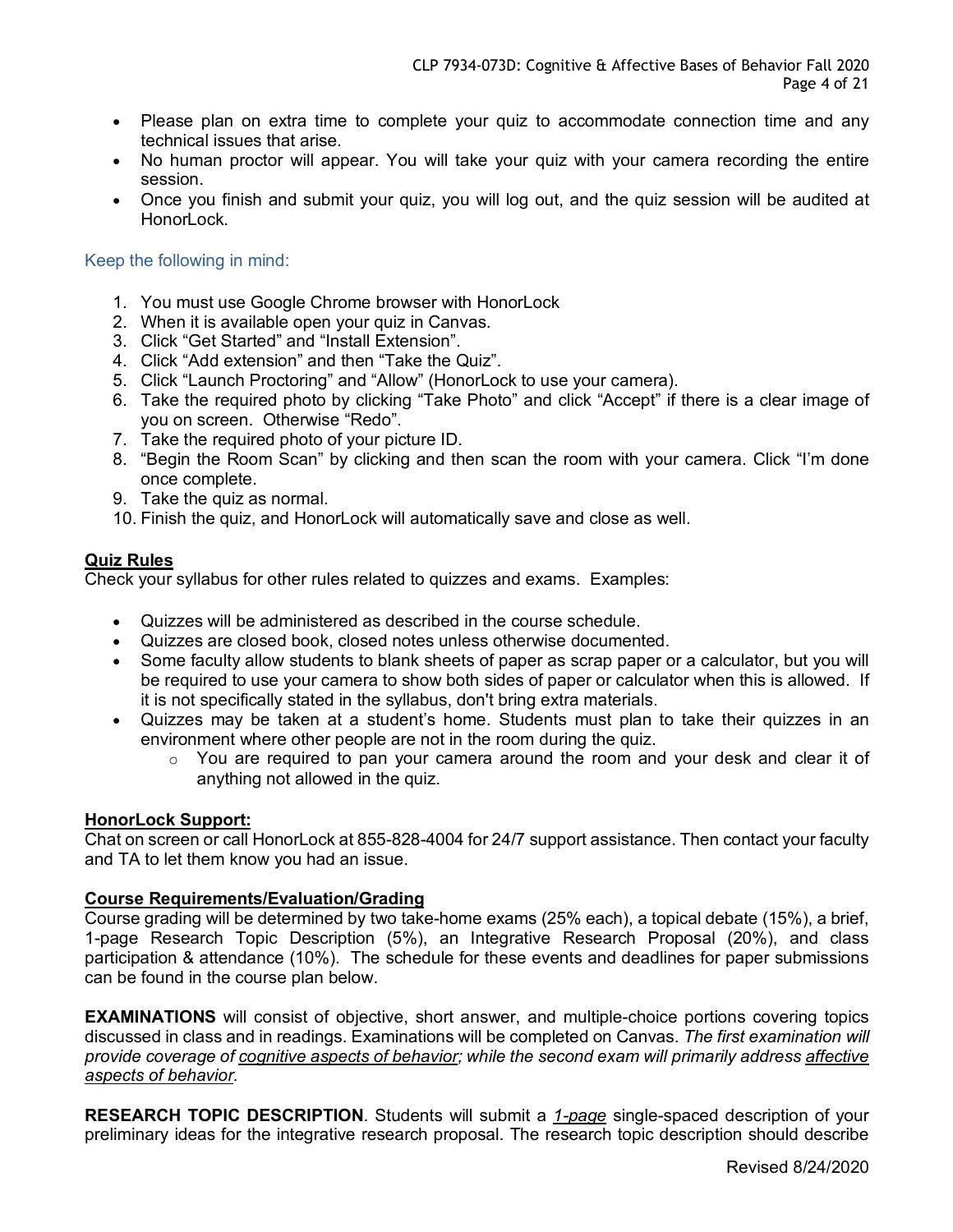the work to be done in the research proposals (see below). Essentially, what you want to get across in these descriptions is the *What, Why, and How* of your research idea. Though brief, please make it comprehensible enough to express your ideas, including primary aims/questions, significance of the questions, and research approach. That is, please include *what* question(s) you will be addressing, *why* this question(s) is important, and *how* you will address the question(s)—i.e., *what, why, and how*. Knowing that we will not have covered all topical areas by the due date of the research topic description, it is understood that your chosen topic might be modified as you encounter new course material. Importantly, the research question should reflect content in both cognitive and affective aspects of behavior and should reflect the student's attempt to integrate concepts from these domains. I will be available after class for students to discuss challenges/questions associated with their research ideas/descriptions before and after its due date (Nov. 12). The timing of this assignment in the schedule is to enable students to incorporate instructor feedback into the final proposals, due Dec. 3. Please let me know if you plan to change your topic substantively following this due date so I can provide any necessary guidance. *Please upload to me via Canvas by 5PM on Nov. 12.*

RESEARCH PROPOSAL. This assignment is an opportunity for the student to perform further research on a topic of their choice and should be in the form of an "NRSA-style" research proposal. Proposals should not exceed 6 pages in length (excluding references), using single-spacing and at least an 11-point font with 1" margins. This should include: *1) Specific Aims, 2) Background and Significance, 3) Research Design and Methods, and 4) Reference sections*. Students will choose an area of interest, pose a specific integrative research question(s) with hypotheses, and describe in the proposal how they would address this question(s) using one or more of the methods and/or cognitive concepts discussed in class. No budget will be required, but students should be mindful of budgetary limitations to keep their proposed project realistic and feasible. *Please upload to me via Canvas by 5PM by 5pm December 3.* I have included a sample proposal that you may use to guide and format yours (though other formats are acceptable)—content- and format-wise. This can be found in the *files* tab under Grant Proposal Example folder. Please **DO NOT DISTRIBUTE** this proposal beyond your classmates.

DEBATES. Each student will participate in one of 3 debates scheduled throughout the semester. In these debates, students are required to advocate a position and support their arguments with theory and/or data. More specific information on the format of the debates will be given during the first three class meetings. Students are expected to participate actively in class sessions, especially the debates, by expressing ideas, asking questions, and discussing relevant issues, readings, and showing evidence of their attempt to assimilate content from class and apply it to their own academic and applied interests. **Grades** will be assigned to the whole group based on clarity of their arguments, use of literature in support of arguments, thoughtfulness in both initial presentation and various rebuttals and a reliance on substantive arguments rather than ad hominem attacks.

Debate format: Students will form 6 groups of multiple students each (dependent on class size) and sign up or be assigned after providing their preferences after the  $2^{nd}$  week for the affirmative ("pro") or negative ("con") side of the debate (e.g., there is/is no emotion without cognition). You will be encouraged to sign up for the opposite of what you believe (where possible). 60 minutes will be allotted for the entire debate; the affirmative (pro) group will present for 10-15 minutes, the negative (con) will then present for 10-15 minutes. Each side will then have 5 minutes for rebuttal, then the class will join in for a larger discussion for 15-20 minutes (longer if needed). Each group will be asked to base your arguments on findings in the literature and to *provide Dr. Perlstein pdfs* of the 2-3 references you use outside of those listed under course readings so he can make them available to the class through Canvas within one week of each debate. *Please provide pdfs of these readings via Canvas email to Dr. Perlstein at least 1 week prior to the date of your teams' debate (name the pdfs with the convention <first author last name"-Publication year>.pdf" [e.g., Perlstein-2009]). Also, please include in the email your debate groups' pdfs the citation for each paper in APA format. These readings will be provided in an updated syllabus reference list below as they are received and uploaded to Canvas. All students are expected to read all debate-related articles and play an active role in discussion.* Preparation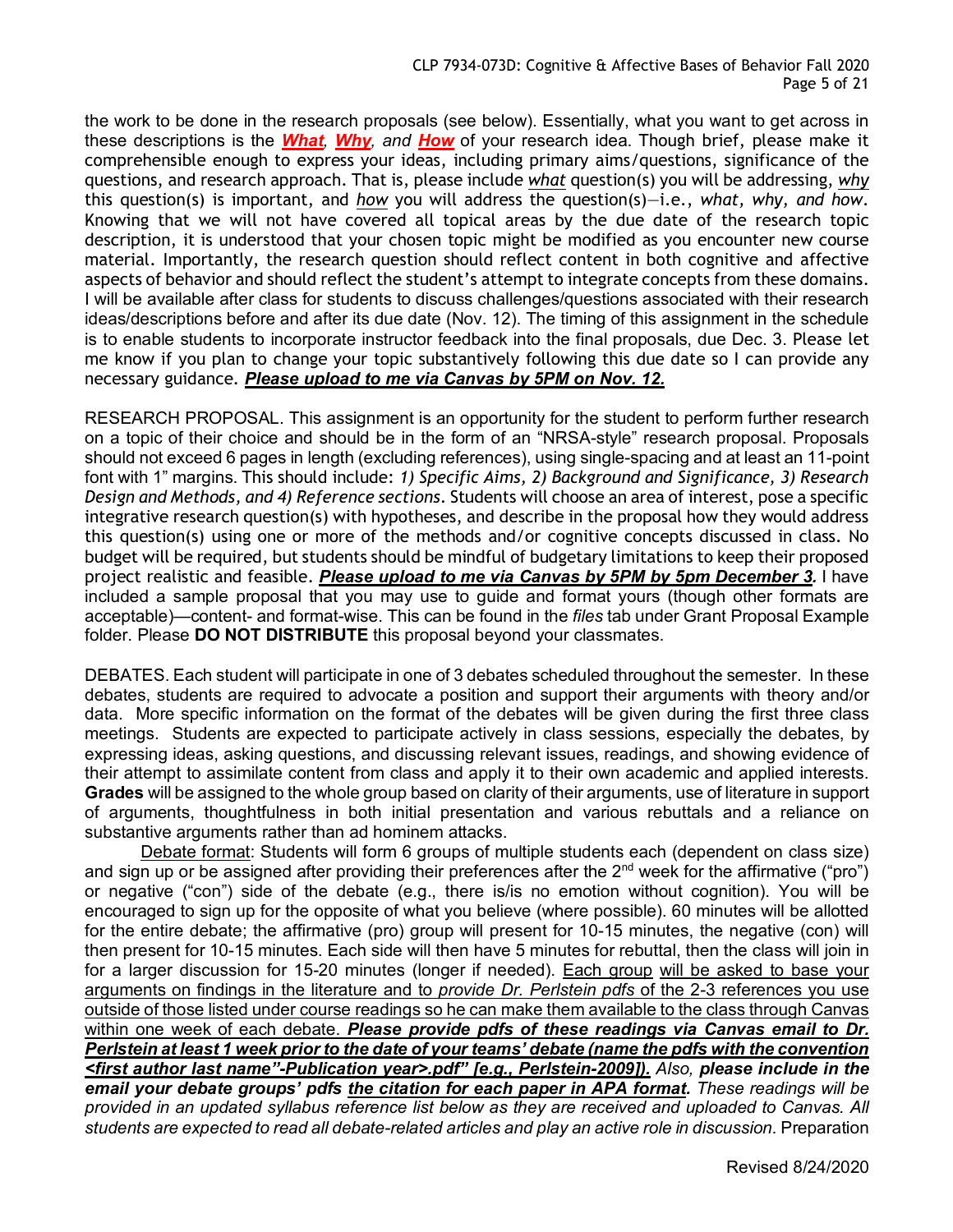for the debates will require group cooperation to compose supporting arguments for your position. *Once received, the debate-related pdfs will be placed in resource-specific folders available through Canvas ("files" tab) and made accessible to all students on an as-received basis.*

The *three* debates will be:

*Debate 1***:** *"Functional neuroimaging can (Pro)/cannot (Con) completely replace lesion methods for informing theories of cognition." Held on October 8.*

*Debate 2***:** *"Repressed memories are more likely to represent memory distortions (Pro) rather than true, unearthed recollections of past experience (Con)." Held on November 15.*

*Debate 3***:** *"There is no emotion without cognition (i.e., emotion is dependent upon cognition)." Pro = Emotion is dependent on cognition (i.e., there is no emotion without cognition); Con = Emotion is independent of cognition (there is emotion without cognition). Held on December 3.*

# **ACADEMIC REQUIREMENTS AND GRADING**

## **Attendance:**

Attendance will be taken at every class. You will be allowed to miss one class with no penalty with attendance counting for 10% of your final grade. Class attendance is expected, not optional. You will be required to sign into class each week to mark your class attendance. It will not be permitted to sign in for a classmate; anyone caught doing this will lose their and their classmate's attendance point for the day. We will ask you to sign in at a random time during the class period to encourage attendance throughout the duration of the class. If you do miss a class, it will be your responsibility to request notes from a classmate or schedule office hours with me to discuss content from that class.

Our class sessions may be audio visually recorded for students in the class to refer back and for enrolled students who are unable to attend live. Students who participate with their camera engaged or utilize a profile image are agreeing to have their video or image recorded. If you are unwilling to consent to have your profile or video image recorded, be sure to keep your camera off and do not use a profile image. Likewise, students who un-mute during class and participate orally are agreeing to have their voices recorded. If you are not willing to consent to have your voice recorded during class, you will need to keep your mute button activated and communicate exclusively using the "chat" feature, which allows students to type questions and comments live. The chat will not be recorded or shared. As in all courses, unauthorized recording and unauthorized sharing of recorded materials is prohibited.

#### **Exams:**

There will be TWO (2) exams—a midterm and a final; each will be worth 25% of the total grade. Exams will not be cumulative and will cover material from lectures, readings, and in-class presentations or discussions. The format of exams will be multiple choice and short answer. There will be no make-up exams, except for documented medical reasons (i.e., physician note); other documented emergencies may or may not be approved pending decision by the instructor. If you miss an exam, you will receive a score of zero on that exam.

Class attendance will be rewarded via the inclusion of in-class information on each exam that is not covered in the textbook. The mid-term and final exams will be open-notes/book home exams administered via Canvas quizzes. I will walk you through the process when we encounter the Syllabus quiz.

#### **Grading:**

*The American Psychological Association (APA) has implemented new accreditation requirements for Domain Specific Knowledge (DSK) in accredited graduate programs. Consequently, students will be graded separately on 3 required DSK components—cognitive (exam 1), affective (exam 2) & integrative (integrate research topic description and integrative research proposal – combined score). Students must*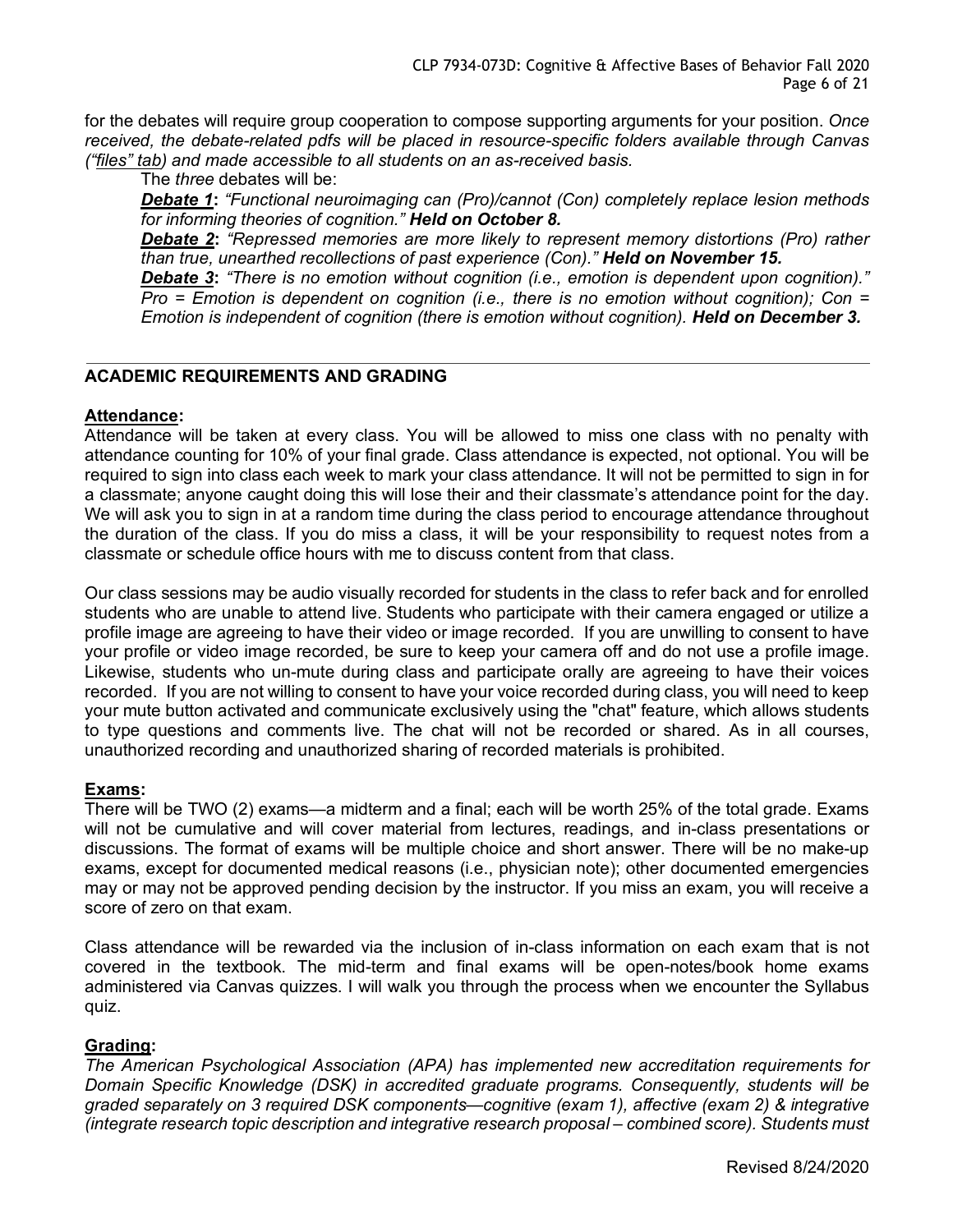*receive a passing grade on each of these components, as well as the combined total points across requirement assignments in the course listed directly below, in order to pass this course.*

| <b>Requirement</b>                          | Due date           | % of final grade (total # of Points) |
|---------------------------------------------|--------------------|--------------------------------------|
| Exam #1 (Cognitive Aspects of Behavior)     | <b>November 19</b> | 25% (25)                             |
| Exam #2 (Affective Aspects of Behavior)     | December 17        | 25% (25)                             |
| 3 Debates                                   | Variable           | 15% (15)                             |
| Integrative Research Topic Description Due  | <b>November 12</b> | 5% (5)                               |
| Integrative Research Proposals Due          | December 3         | 15% (15)                             |
| Attendance & Participation                  |                    | $5\%$ (5)                            |
| <b>Assignment 1: Biographical Statement</b> | September 10       | 3% (3)                               |
| Syllabus Quiz                               | September 9        | 5% (5)                               |
| <b>Assignment 2: Debate team preference</b> | September 17       | $0\%$ (0)                            |
| Assignment 3: Kognito training certificate  | October 1          | $2\%$ (2)                            |

The grading scale will be as follows: Grades will be weighted according to the number of points available for each component. Decimals will be rounded to the nearest whole number (up or down). Final grades will be calculated as a percentage of the highest score as follows:

| % of points<br>earned in<br>class | $93% -$<br>100% | $90% -$<br>92% | $87% -$<br>89% | $83% -$<br>86% | $80% -$<br>82% | 77%-<br>79% | 73%-<br>76% | 70%-<br>72% | $67% -$<br>69% | $63% -$<br>66% | $60% -$<br>62% | <b>Below</b><br>60% |
|-----------------------------------|-----------------|----------------|----------------|----------------|----------------|-------------|-------------|-------------|----------------|----------------|----------------|---------------------|
| Letter<br>Grade<br>equivalent     | A               | А-             | B+             | В              | B-             | $C+$        | С           | $C-$        | D+             | D              | D-             |                     |
| <b>GPA</b><br>equivalent          | 4.0             | 3.67           | 3.33           | 3.0            | 2.67           | 2.33        | 2.0         | 1.67        | 1.33           | 1.0            | 0.67           | 0.0                 |

Please be aware that a C- is not an acceptable grade for graduate students. The GPA for graduate students must be 3.0. in all 5000 level courses and above to graduate.

More information on UF grading policy may be found at: UF Graduate Catalog Grades and Grading Policies

Incomplete grades: An incomplete grade may be assigned at the discretion of the instructor as an interim grade for a course in which the student has 1) completed a major portion of the course with a passing grade, 2) been unable to complete course requirements prior to the end of the term because of extenuating circumstances, and 3) obtained agreement from the instructor and arranged for resolution (contract) of the incomplete grade. Instructors assign incomplete grades following consultation with Department Chairs.

# **Policy Related to Make up Exams or Other Work:**

You are expected to attend and to be prepared to participate in *all* class sessions. Personal issues with respect to fulfillment of course requirements will be handled on an individual basis. If you must miss an exam because of a foreseeable conflict (i.e., professional conference, athletic competition, religious observance, etc.) you are expected to notify me immediately to set-up alternative arrangements *prior to* the exam date. If a student is not able to complete an online exam due to an illness or medical emergency, they will be required to provide a statement from their healthcare provider documenting the illness or medical emergency. A make-up exam will be provided the first day the student returns to their normal class schedule or at the earliest convenience of the instructor. Requirements for make-up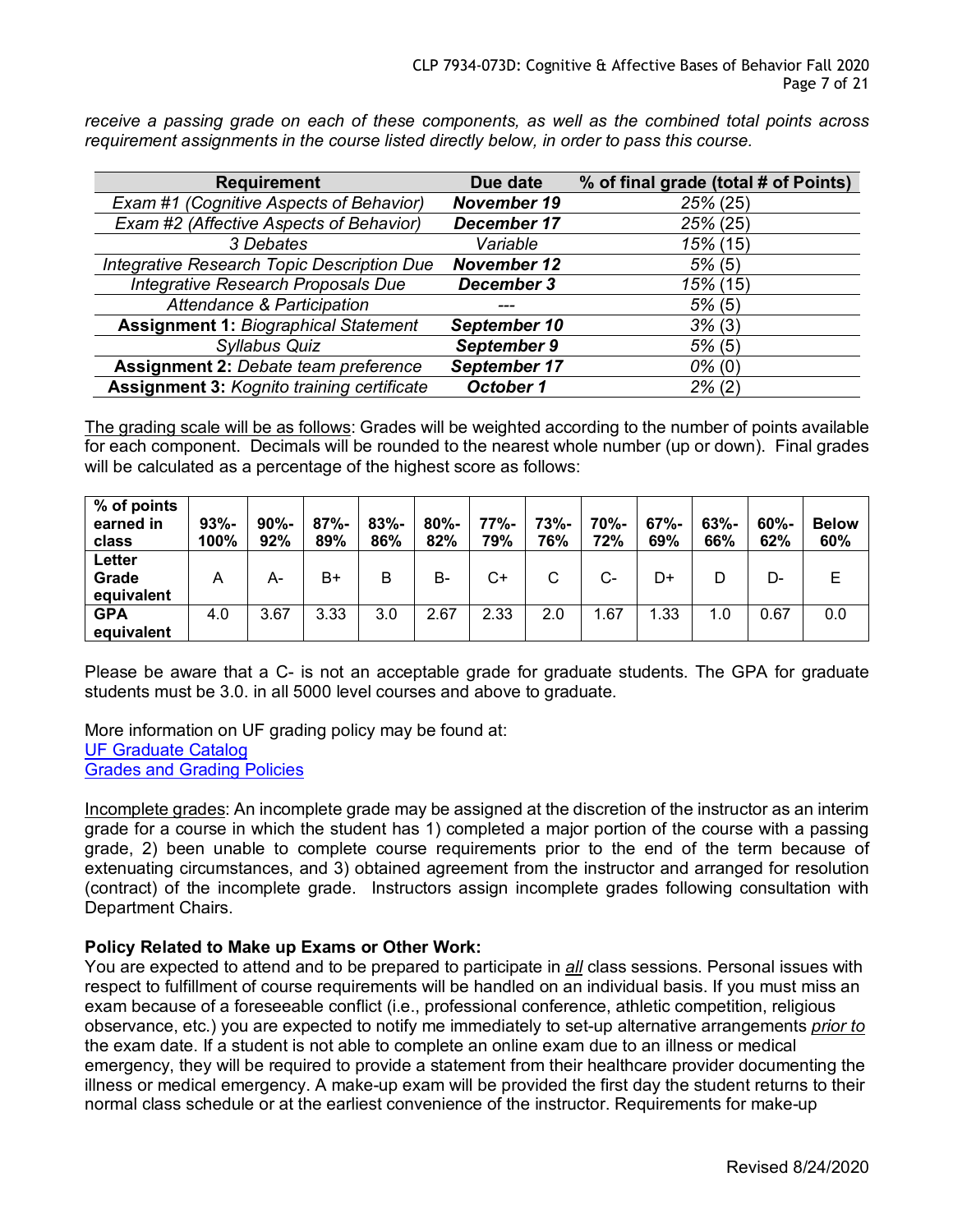exams, assignments, and other work in this course are consistent with university policies that can be found in the online catalog at: https://catalog.ufl.edu/ugrad/current/regulations/info/attendance.aspx.

Please note all faculty are bound by the UF policy for excused absences. For information regarding the UF Attendance Policy see the Registrar website for additional details: https://catalog.ufl.edu/ugrad/current/regulations/info/attendance.aspx

Excused absences must be consistent with university policies in the Graduate Catalog (http://gradcatalog.ufl.edu/content.php?catoid=10&navoid=2020#attendance) and require appropriate documentation. Additional information can be found here: https://catalog.ufl.edu/ugrad/current/regulations/info/attendance.aspx

## **Reporting illnesses and family emergencies:**

In the event you experience an unexpected illness, family, or otherwise personal emergency please notify the instructor immediately to set-up alternative arrangements.

#### **The UF Religious Holidays Policy is available at:**

https://catalog.ufl.edu/ugrad/current/regulations/info/attendance.aspx#religious

For University of Florida Students, the following guidelines apply:

- Students, upon prior notification to their instructors, shall be excused from class or other scheduled academic activity to observe a religious holy day of their faith.
- Students shall be permitted a reasonable amount of time to make up the material or activities covered in their absence.
- Students shall not be penalized due to absence from class or other scheduled academic activity because of religious observances.

Any requests for make-ups due to technical issues MUST be accompanied by the ticket number received from LSS when the problem was reported to them. The ticket number will document the time and date of the problem. You MUST e-mail me within 24 hours of the technical difficulty if you wish to request a make-up.

#### **Policy Related to Required Class Attendance:**

Attendance is considered an integral part of the learning experience as class discussions and lectures will include valuable material covered in the examinations that is not otherwise covered in the textbook. Thus, class attendance will be taken, and students are expected to attend all classes and participate in class discussions to have exposure to this information. If students must be absent, they will be responsible for any missed material by acquiring lecture notes from other students who attended. You can expect that class slides will, in most cases, be on Canvas, however, not every lecture has slides that will accompany it and not all information will be on slides. Some material presented in lectures will not be in the texts and will be included on examinations. Thus, reduced attendance can be expected to result in a lower course grade. Requirements for class attendance and make-up exams, assignments, and other work in this course are consistent with university policies that can be found in the online catalog at: https://catalog.ufl.edu/ugrad/current/regulations/info/attendance.aspx.

Please note all faculty are bound by the UF policy for excused absences. For information regarding the UF Attendance Policy see the Registrar website for additional details: https://catalog.ufl.edu/ugrad/current/regulations/info/attendance.aspx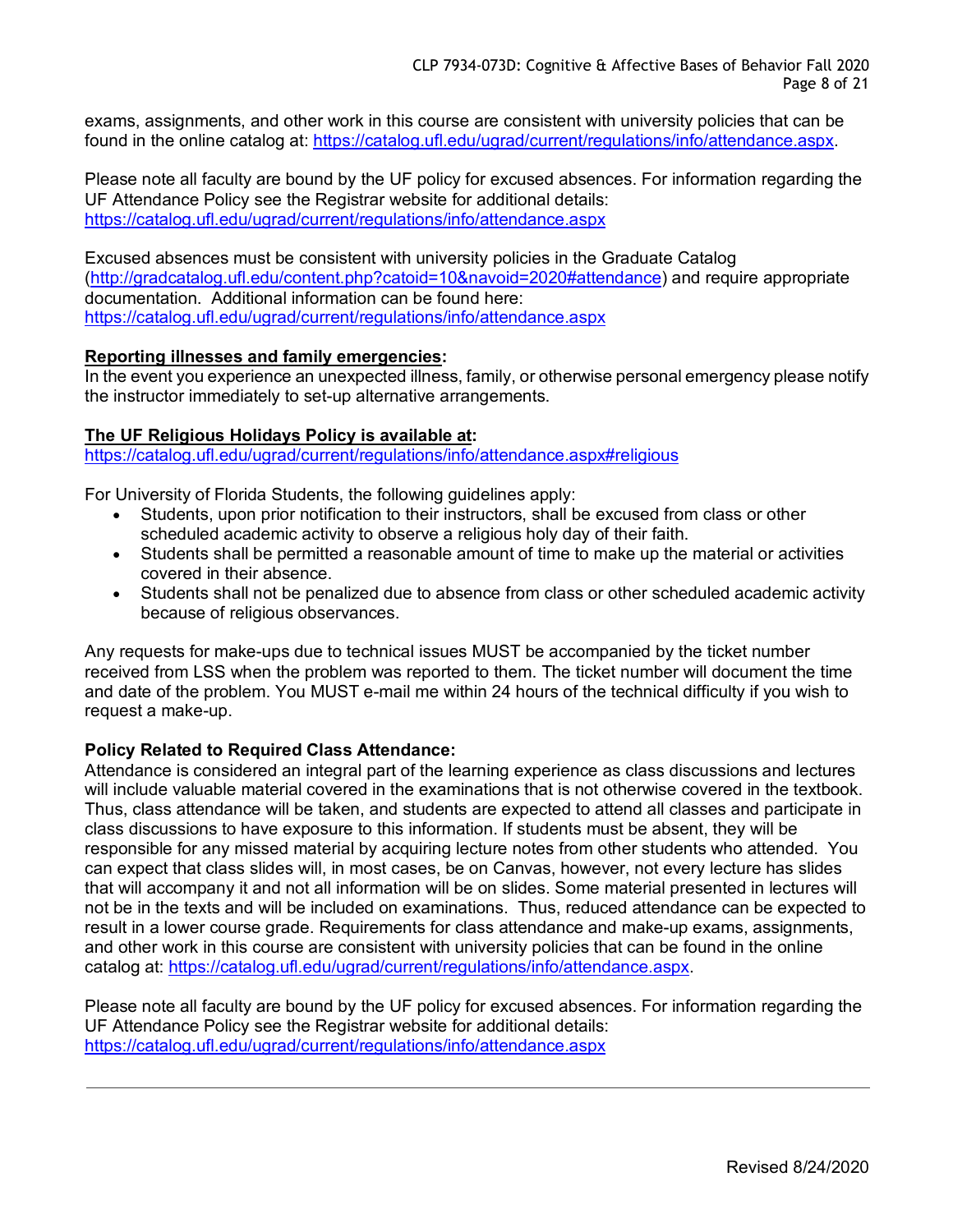#### **DESCRIPTION OF COURSE CONTENT**

#### **Topical Outline/Course Schedule:**

Listed below is a *moderately flexible* schedule of classes and accompanying reading assignments. Readings as listed are subject to change within 7 days prior to the class date. Students are expected to complete required readings prior to class so they can maximally benefit from presentations and to facilitate participation in class discussions. *I WILL pop quiz the class if it is detectibly lethargic.* I understand the reading list is heavy; I have provided a list of **OPTIONAL** (i.e., not-required) readings each week for those of you who are inclined to learn more detailed/advanced stuff above-and-beyond the basic required readings. Your choice, but surprise me and your classmates with your advanced knowledge….

| <b>Clas</b>    | <b>Date</b> | <b>Topic</b>                                                                                                                                                                                                                   | <b>Readings</b>                                                                                                                                                                                                                                                                                         | <b>Assignment</b>                                                                           |
|----------------|-------------|--------------------------------------------------------------------------------------------------------------------------------------------------------------------------------------------------------------------------------|---------------------------------------------------------------------------------------------------------------------------------------------------------------------------------------------------------------------------------------------------------------------------------------------------------|---------------------------------------------------------------------------------------------|
| s#             |             |                                                                                                                                                                                                                                |                                                                                                                                                                                                                                                                                                         | (s) Due                                                                                     |
| $\mathbf{1}$   | Sept. 3     | Course Orientation<br>$\blacksquare$ Introduction to<br>Cognitive Psychology<br>& Cognitive<br>Neuroscience<br>■ Intro to Methods in<br>Cognitive<br>Psychology/Neurosci<br>ence & Experimental<br>Neuropsychology<br>(path 1) | Smith & Kosslyn (2007)-Ch1<br>$\blacksquare$ .<br>Perves (2008)-Ch 2<br>$\blacksquare$<br>Feinberg & Farah (2005)<br>$\blacksquare$<br><b>Optional readings:</b><br>Drew et al. (2013)<br>$\blacksquare$<br>Perves (2008)-Ch 3<br>٠<br>Rorden (2004)<br>$\blacksquare$<br>Tsay (2013)<br>$\blacksquare$ | Canvas quiz<br>on syllabus<br>due by 5PM<br>Sept. 9.                                        |
| $\overline{2}$ | Sept. 10    | Methods in<br>Cognitive<br>Psychology/Neurosci<br>ence & Experimental<br>Neuropsychology<br>(path 2)                                                                                                                           | Readings from last week plus:<br>Purves (2008)-Ch 3<br>Banich (2011)-Ch 3 (pp. 59-88)<br>$\blacksquare$<br><b>Optional readings:</b><br>Banich (2011)-Ch 4<br>Luck (2005)-Ch 1<br>$\blacksquare$<br>Walsh & Cowey (2000)<br>Ē.                                                                          | <b>Assignment</b><br>(Biographic<br>al<br>Statement)<br>DUE 5pm<br><b>EST</b> via<br>Canvas |
| 3              | Sept. 17    | ■ "The lesion method<br>in cognitive<br>neuropsychology"<br><b>Guest Speaker: Dr.</b><br>Dawn Bowers<br>(Clinical & Health<br>Psychology), "The<br>lesion method in<br>cognitive<br>neuropsychology.<br>$(12:50-1:45)$         | Banich (2011)-Ch 3 (pp. 53-59)<br><b>Optional readings:</b><br>Gazzaniga (2002)-Chs 3 & 5<br>$\blacksquare$<br>Perves (2008)-Chs 4 & 5<br>$\blacksquare$<br>Quiroga et al. (2005)<br>П                                                                                                                  | <b>Assignment</b><br>2<br><b>Debate</b><br>team choice                                      |
|                | Sept. 24    | <b>NO CLASS-</b><br><b>PERLSTEIN OUT OF</b><br><b>TOWN</b>                                                                                                                                                                     | $\blacksquare$                                                                                                                                                                                                                                                                                          |                                                                                             |
| 4              | Oct. 1      | ■ Spatial Cognition &<br><b>Attention</b><br><b>Guest Speaker: Dr.</b><br>Mingzhou Ding<br>(Biomedical<br>Engineering)                                                                                                         | Text: Smith & Kosslyn-Ch 3<br>$\blacksquare$<br>Banich (2011)-Ch 11<br>$\blacksquare$<br>Rorden & Karmath (2004)<br>$\blacksquare$<br><b>Optional readings:</b><br>Knight & Stuss (2002)<br>Ξ<br>Knudsen (2007)<br>Liu et al (2016)<br>٠                                                                | <b>Assignment</b><br>3<br>Kognito<br>training<br>certificate:                               |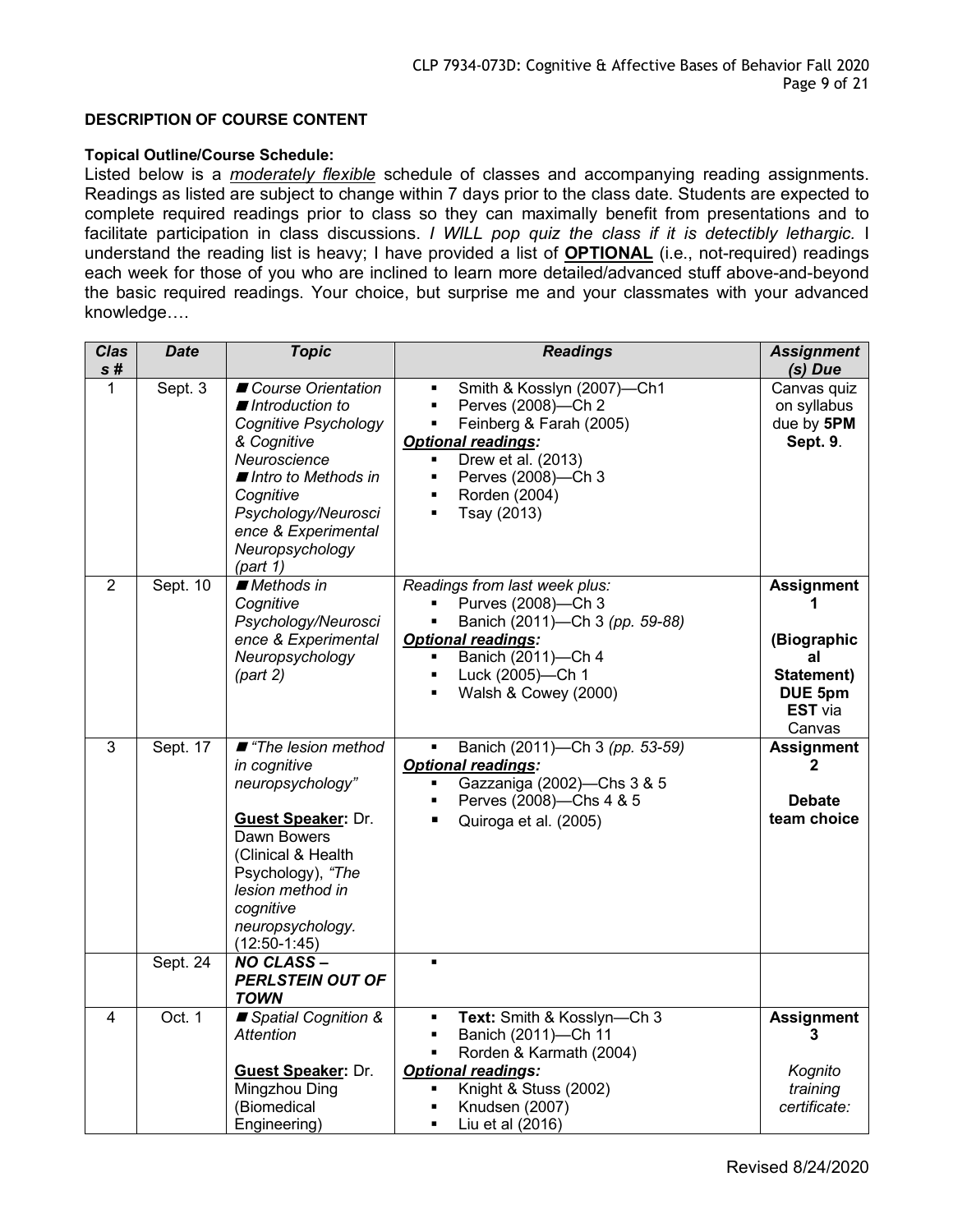|                |         | "Neuronal<br>mechanisms of<br>attentional control:<br>Recent advances."<br>$(1-2pm)$                                                                                                                                               | Liu et al (2017)<br>٠<br>Posner (2012)<br>$\blacksquare$<br>Posner & Rothbart (2007)<br>$\blacksquare$<br>Rajan et al (2018)<br>$\blacksquare$<br>Umiltà (2001)<br>$\blacksquare$<br>Wang et al. (2016)<br>$\blacksquare$<br>Wen et al. (2013)<br>٠<br>Wen et al. (2012)<br>$\blacksquare$<br>See also for synesthesia:<br>$\blacksquare$<br>http://www.apa.org/monitor/mar01/synesth<br>esia.aspx | Due 5PM<br>10/1 |
|----------------|---------|------------------------------------------------------------------------------------------------------------------------------------------------------------------------------------------------------------------------------------|----------------------------------------------------------------------------------------------------------------------------------------------------------------------------------------------------------------------------------------------------------------------------------------------------------------------------------------------------------------------------------------------------|-----------------|
| 5              | Oct. 8  | <b>Debate/Discussion</b><br>#1: "Functional<br>neuroimaging can<br>(pro)/cannot (con)<br>completely replace<br>lesion methods for<br>informing theories of<br>cognition." (See<br>description of debate<br>format above.)          | Kognito presentation by Nia Close (UF-<br>CWC) 12:50-1:50<br><b>Debate Readings:</b><br><b>PRO: TBD</b><br><b>CON: TBD</b><br>Reminder, please send me your groups'<br>readings 1-week in advance so I can make<br>them available to the class and upload<br>them to canvas for all to read to facilitate<br>everyone's participation.                                                             | Debate 1        |
| 6              | Oct. 15 | Spatial Cognition.<br>Attention &<br><b>Attentional Disorders</b><br><b>Guest Speaker: Dr.</b><br>Kenneth Heilman<br>(UF, Department of<br>Neurology),<br>"Visuospatial<br>attention and<br>attentional disorders."<br>$(12:50-?)$ | Required readings from Oct. 1<br>$\bullet$<br>Heilman et al. (2015)-Clin-NP Ed5 Neglect<br>$\bullet$                                                                                                                                                                                                                                                                                               | N/A             |
| $\overline{7}$ | Oct. 22 | Gross & Functional<br><b>Anatomy of Cognition</b><br>& Emotion<br>$\blacksquare$ Principles of<br><b>Sensory Processing</b><br>& Encoding<br>Basic Processes in<br>Visual<br>Perception/Cognition                                  | Text: Smith & Kosslyn--Ch 1 (pp. 17-25)<br>$\blacksquare$<br>$\blacksquare$<br>Banich (2011)-Ch 1<br><b>Optional readings:</b><br>Banich (2011)-Ch 2, 4, 6<br>Gazzaniga (2002)-Chs 5, 6<br>Pessig & Tarr (2007)                                                                                                                                                                                    | N/A             |
| 8              | Oct. 29 | $\blacksquare$ Executive<br><b>Functions &amp; Working</b><br>Memory                                                                                                                                                               | Readings from last week plus:<br>Text: Smith & Kosslyn-Ch 6<br>Baddeley (2000) pp. 83-88 (section on<br>working memory)<br>Stuss (2011)<br>٠<br>Gratton et al. (2017)<br><b>Optional readings:</b><br>Banich (2011)-Ch 12<br>Cohen, Perlstein et al. (1997)<br>Corbetta & Shulman (2002)<br>Kimberg et al. (2000)<br>Larson et al. (2006)<br>Miller & Cohen (2001)                                 | N/A             |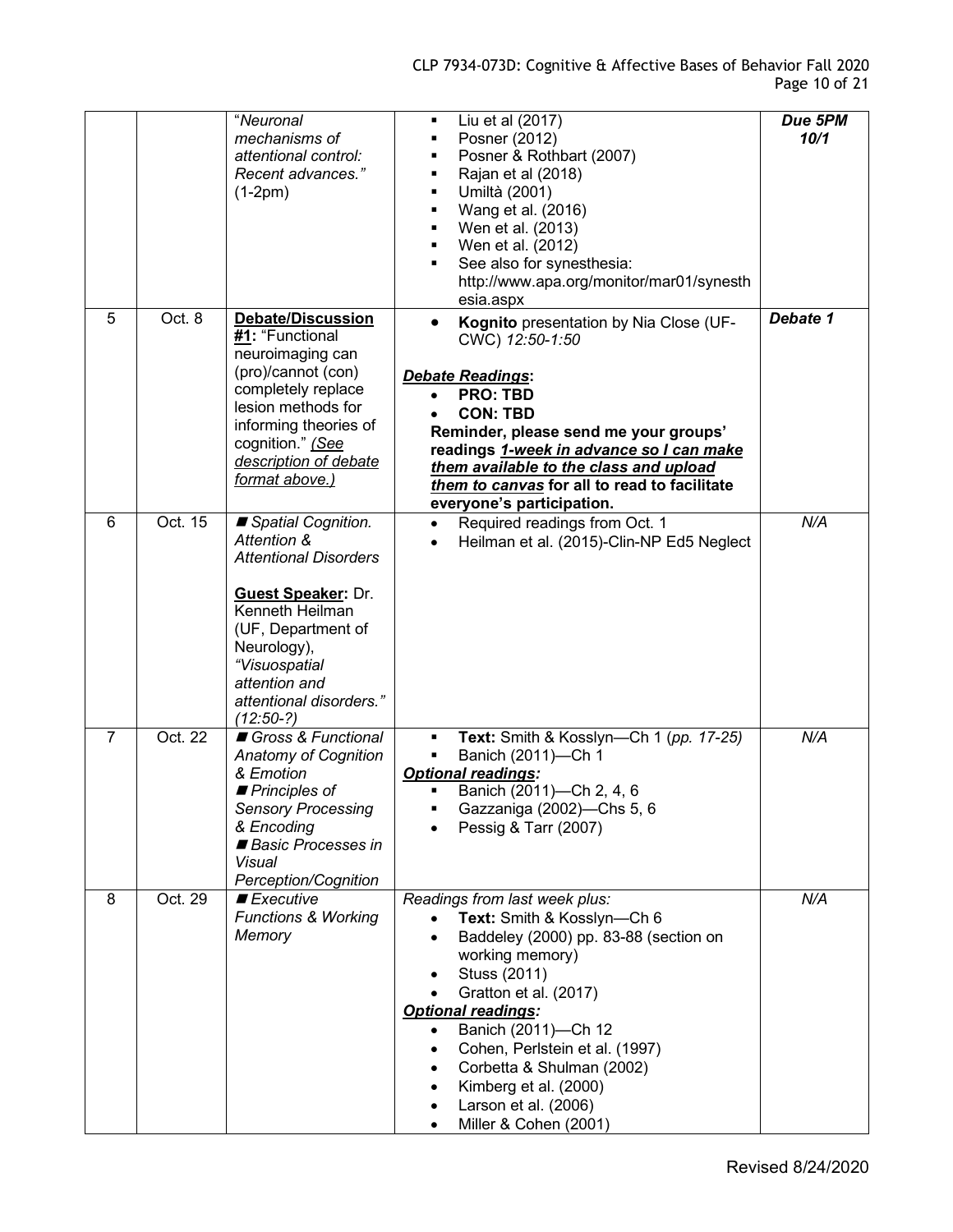|    |                  |                           | Miyake et al. (2000)<br>$\bullet$                                                      |                           |
|----|------------------|---------------------------|----------------------------------------------------------------------------------------|---------------------------|
| 9  | Nov. 5           | ■ Memory                  | Perlstein et al. (2003)<br>$\bullet$<br>Text: Smith & Kosslyn-Chs 4 & 5<br>٠           | Debate 2                  |
|    |                  |                           | Banich (2011)-Ch 10<br>٠                                                               |                           |
|    |                  | Debate/Discussion         | Baddeley (2000) pp. 77-83<br>Ξ                                                         |                           |
|    |                  | #2: "Repressed            | Murphy et al. (2019)<br>$\blacksquare$                                                 |                           |
|    |                  | memories are more         | <b>Optional readings:</b>                                                              |                           |
|    |                  | likely to represent       | Brown & Craik (2000)<br>$\blacksquare$                                                 |                           |
|    |                  | memory distortions        | Cabeza & St. Jacques (2007)<br>٠                                                       |                           |
|    |                  | (Pro) rather than true,   | Dodson & Schacter (2001)<br>$\blacksquare$                                             |                           |
|    |                  | unearthed                 | Johnson (2006)<br>$\blacksquare$                                                       |                           |
|    |                  | recollections of past     | Moscovitch et al. (2006)<br>$\blacksquare$                                             |                           |
|    |                  | experience (Con)."        | Parkin (2001)<br>$\blacksquare$                                                        |                           |
|    |                  | (See description of       | Ryan & Cohen (2003)<br>٠                                                               |                           |
|    |                  | debate format             |                                                                                        |                           |
|    |                  | above).                   | Debate Readings:                                                                       |                           |
|    |                  | <b>Guest Speaker: Dr.</b> | Pro: TBD<br>٠                                                                          |                           |
|    |                  | <b>Russell Bauer</b>      | <b>Con: TBD</b>                                                                        |                           |
|    |                  | (Clinical & Health        | Reminder, please send me your groups'                                                  |                           |
|    |                  | Psychology)?              | readings 1-week in advance so I can make                                               |                           |
|    |                  |                           | them available to the class and upload<br>them to canvas for all to read to facilitate |                           |
|    |                  |                           | everyone's participation.                                                              |                           |
|    |                  |                           | Also, see the weblink listed under Debate 2                                            |                           |
|    |                  |                           | references in reference section below.                                                 |                           |
| 10 | <b>Nov. 12</b>   | Basics of Emotion         | Text: Smith & Kosslyn-Ch 8<br>g,                                                       | <b>Research</b>           |
|    |                  | ■ Emotion &               | Lazarus (1982)<br>٠                                                                    | <b>Topic</b>              |
|    | <b>Research</b>  | Cognition                 | Lang (1994)<br>$\blacksquare$                                                          | <b>Description</b>        |
|    | <b>Topic</b>     |                           | Ochsner & Gross (2005)<br>$\blacksquare$                                               | Due                       |
|    | <b>Descripti</b> |                           | <b>Optional readings:</b>                                                              |                           |
|    | on due           |                           | Allen et al. (2011)<br>٠.                                                              |                           |
|    | (5PM)            |                           | Barrett et al. (2019)<br>٠                                                             |                           |
|    |                  |                           | Cacioppo & Gardner (1999)<br>п                                                         |                           |
|    |                  |                           | Duncan & Barrett (2007)<br>٠                                                           |                           |
|    |                  |                           | Izard (2009)<br>٠                                                                      |                           |
|    |                  |                           | Perlstein et al. (2002)<br>٠                                                           |                           |
|    |                  |                           | Servan-Schreiber et al. (1998)                                                         |                           |
|    |                  |                           | Pham (2007)                                                                            |                           |
|    |                  |                           | Phelps & LeDoux (2005)                                                                 |                           |
|    |                  |                           | Taylor et al. (2005)                                                                   |                           |
| 11 | Nov. 19          | Emotion (cont.)           | Banich (2011)-Chs. 13 & 14<br>Required readings from last week plus:                   | Exam 1                    |
|    |                  | Measurement.              | Lang (1994)                                                                            |                           |
|    |                  | Regulation,               | Lang (1995)<br>$\blacksquare$                                                          |                           |
|    |                  | Psychopathology           | Lang (2016)<br>٠                                                                       |                           |
|    |                  |                           | Mauss & Robinson (2009)<br>$\blacksquare$                                              |                           |
|    |                  |                           | ٠<br>Patrick (1994)                                                                    |                           |
|    | Nov 26           | <b>No Class-UF</b>        | N/A                                                                                    | Please send               |
|    |                  | Holiday;                  |                                                                                        | me an email               |
|    |                  | Thanksgiving              |                                                                                        | indicating                |
|    |                  |                           |                                                                                        | that you                  |
|    |                  |                           |                                                                                        | have                      |
|    |                  |                           |                                                                                        | completed                 |
|    |                  |                           |                                                                                        | the                       |
|    |                  |                           |                                                                                        | evaluation.<br>Thank you! |
|    |                  |                           |                                                                                        |                           |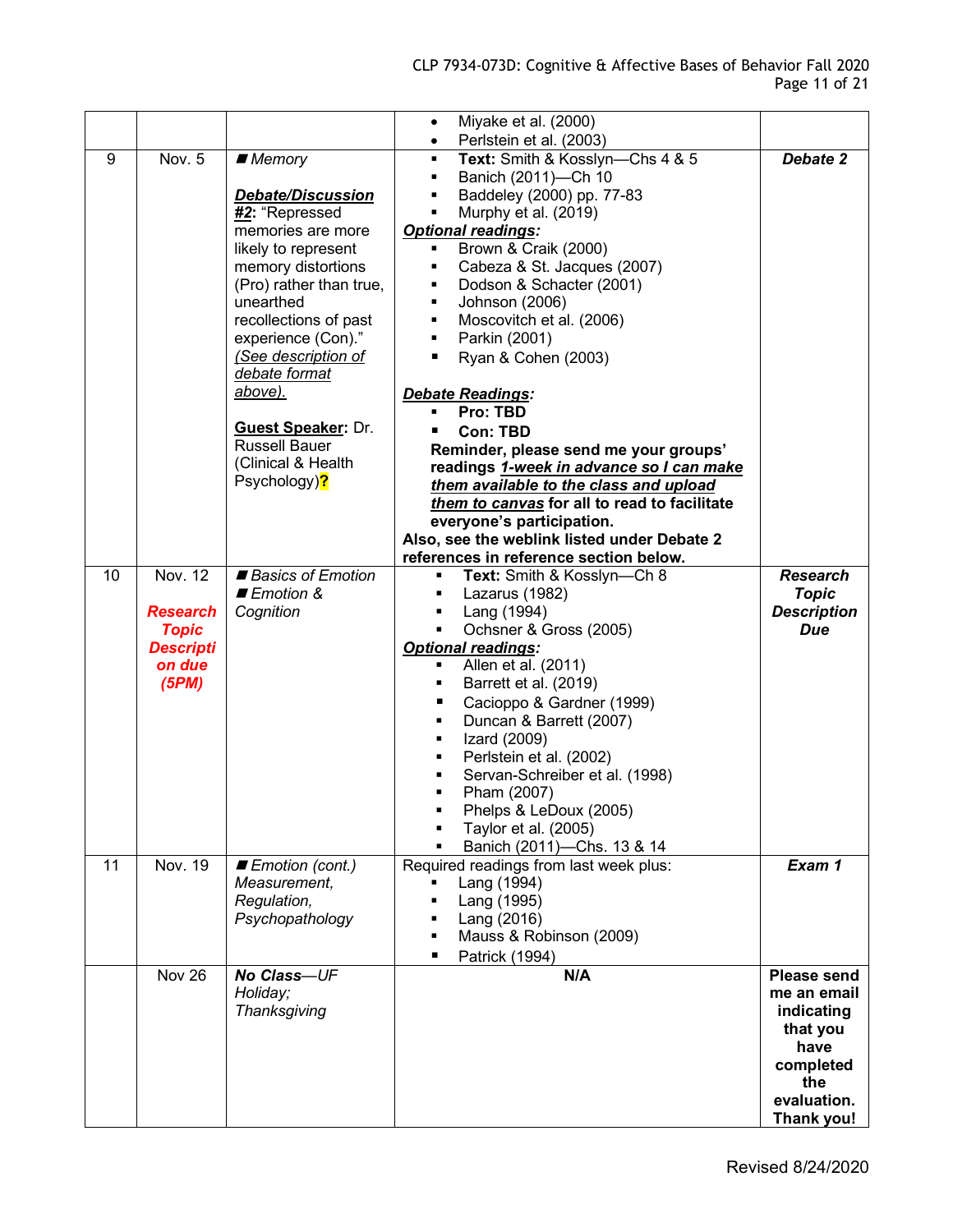| 12 | Dec 3  | <b>Debate/Discussion</b>   | Required readings from Nov. 12                        | Debate 3        |
|----|--------|----------------------------|-------------------------------------------------------|-----------------|
|    |        | #3: "There is no           | <b>Debate Readings:</b>                               |                 |
|    |        | emotion without            | TBD - reminder, please send me your<br>$\blacksquare$ | <b>Research</b> |
|    |        | cognition." (Pro=          | groups' readings 1-week in advance so                 | <b>Proposal</b> |
|    |        | Emotion is dependent       | can make them available to the class                  | Due $(5pm)$     |
|    |        | on cognition (there is     | and upload them to canvas for all to                  |                 |
|    |        | no emotion without         | read to facilitate everyone's                         |                 |
|    |        | cognition;" Con =          | participation.                                        |                 |
|    |        | <b>Emotion</b> is          | Also, see the link weblink listed under Debate        |                 |
|    |        | independent of             | 3 references in reference section below. TBD          |                 |
|    |        | cognition (i.e., there     |                                                       |                 |
|    |        | is emotion without         |                                                       |                 |
|    |        | cognition).                |                                                       |                 |
|    |        | (See description of        |                                                       |                 |
|    |        | debate format              |                                                       |                 |
|    |        | above.)                    |                                                       |                 |
|    | Dec 10 | <b>No Class-UF</b>         |                                                       |                 |
|    |        | "Reading Days"             |                                                       |                 |
|    |        | (12/10-12/11)              |                                                       |                 |
|    | Dec 17 | <b>No Class-UF "Finals</b> |                                                       | Exam 2          |
|    |        | Week"                      |                                                       | (during finals  |
|    |        | (12/12-12/18)              |                                                       | week)           |

# *Kognito Training:*

Kognito is a free online training simulation course that teaches effective techniques to help and refer friends, classmates, and peers around you who might be showing signs and symptoms of emotional distress. Kognito has three unique training modules, one for friends and family of students, one for faculty members, and one for helping student veterans. You are only expected to complete the At-Risk for Students module, though I encourage you to explore the other modules as well.

As a friend, family member or UF peer, you may be the first one to notice signs of distress of someone around you. At UF, it is our shared responsibility to look out for one another and we are here to support you help distressed students. The UF Counseling and Wellness Center offers a free online resource, Kognito, to help you practice having difficult conversations and learn tools for when students show signs of stress. With Kognito, you can learn how to talk about these signs, practice sharing your concerns, and learn how to motivate the person in distress to seek help.

To take this course, follow these instructions:

- 1. Go to kognitocampus.com
- 2. Click on "Create a New Account"
- 3. \*DO NOT USE THE SAME PASSWORD AS YOUR GATORLINK ACCOUNT\*
- 4. Fill out form using enrollment key: ufl2323
- 5. Follow the on-screen instructions
- 6. Download your certificate of completion and upload to the corresponding Assignment in Canvas

## **Questions or concerns? Email Nia Close, a Kognito Program Ambassador at Kognito-UF@ufl.edu**

#### **Assigned and Optional Readings**

**(Under construction—references** *will* **be revised/added as the course progresses). All readings should be completed prior to the assigned class date.**

Allen, P.A., Lien, M-C, Ruthruff, E. (2011). Cognition and emotion: Neuroscience and behavioral perspectives. *Journal of Cognitive Psychology*, *23(6)*, 667-668. *I recommend you read the entire volume of all relevant papers in this special issue on cognition and emotion*.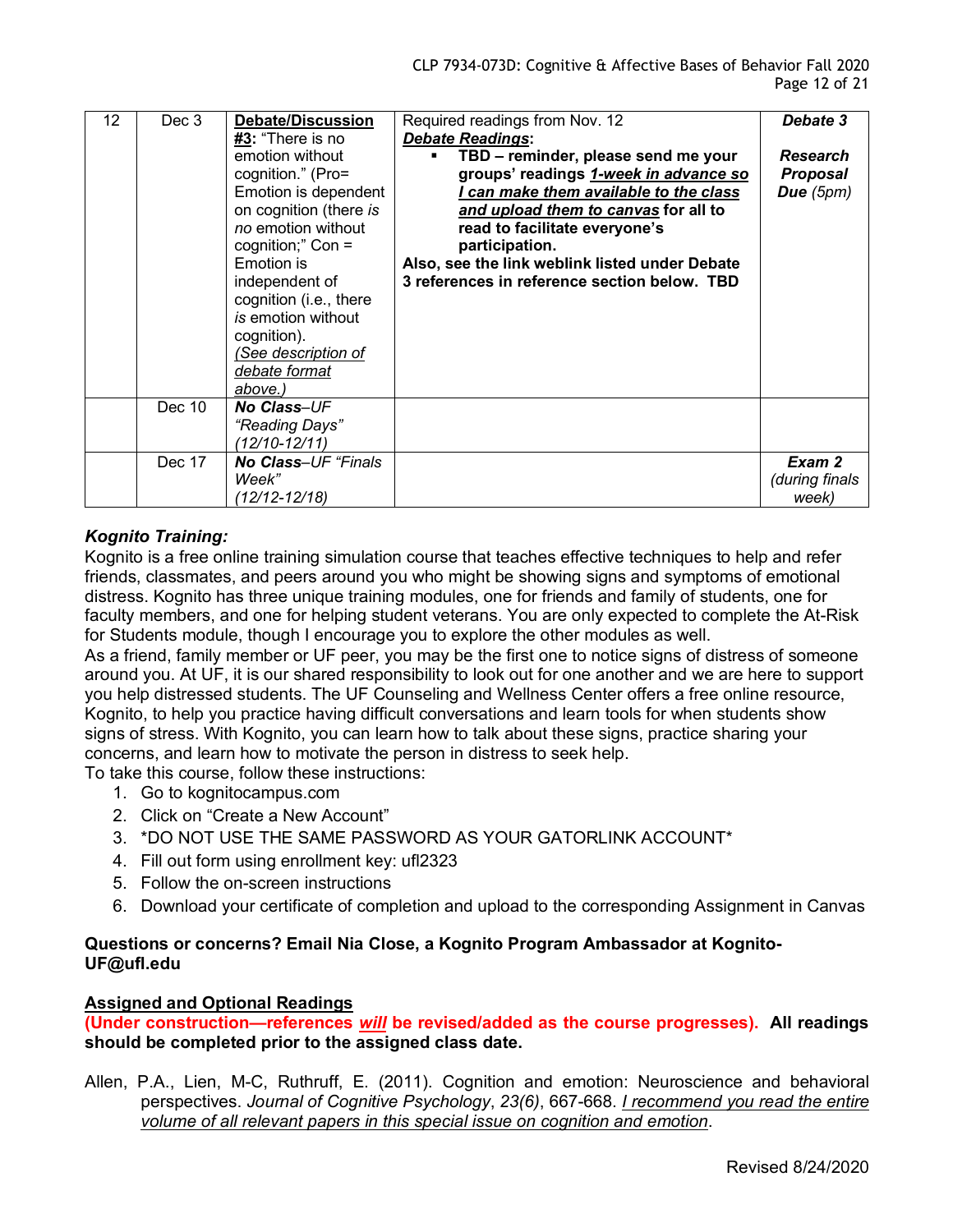- Baddeley, A. (2000). Short-term and working memory. In E. Tulving & F.I.M. Craik (Eds.), *The Oxford Handbook of Memory*, pp. 77-92. New York: Oxford University Press.
- Banich, M.T., & Compton, R.J. (2011). *Cognitive Neuroscience (3rd Edition)*. Belmont, CA: Wadsworth. (selected chapters)
- Brown, S.C., & Craik, F.M. (2000). Encoding and retrieval of information. In E. Tulving & F.I.M. Craik (Eds.), *The Oxford Handbook of Memory*, pp. 93-107. New York: Oxford University Press.
- Cabeza, R., & St. Jacques, P. (2007). Functional neuroimaging of autobiographical memory. *Trends in Cognitive Neuroscience*, *11(5)*, 219-227.
- Cacioppo, J.T., & Gardner, W.L. (1999). Emotion. *Ann. Rev. Psychol.*, *50*, 191-214.
- Coltheart, M. (2013). How can functional neuroimaging inform cognitive theories? *Perspectives on Psychological Science*, *8*(1), 98-103.
- Corbetta, M., & Shulman, G.L. (2002). Control of goal-directed and stimulus-driven attention in the brain. *Nature Reviews Neuroscience*, *3*, 201-215.
- Cohen, J.D., Perlstein, W.M., Braver, T.S., Nystrom, L.E., Noll, D.C., Jonides, J., & Smith, E.E. (1997). Temporal dynamics of brain activation during a working memory task. *Nature*, *386*, 604-608*.*
- Dodson, C.L., & Schacter, D.L. (2001). Memory distortion. In B. Rapp (Ed.), *The Handbook of Cognitive Neuropsychology: What deficits reveal about the human mind* (pp. 445-461). Baltimore: Johns Hopkins University Press.
- Dolcos, F., Iordan, A.D., & Dolcos, S. (2011). Neural correlates of emotion-cognition interactions: A review of evidence from brain imaging investigations. *Journal of Cognitive Psychology*, *23(6)*, 669-694.
- Drew, T., Võ., M.L., & Wolfe, J.M. (2013). The invisible gorilla strikes again: Sustained inattentional blindness in expert observers. *Psychological Science* [epub ahead of print].
- Duncan, S., & Barrett, L.F. (2007). Affect is a form of cognition: A neurobiological analysis. *Cognition and Emotion*, *21(6)*, 1184-1211.
- Eyesenck, M.W. (2012). General knowledge. In M.W. Eysenck, *Fundamentals of Cognition (2nd Ed.)*, Chapter 7, pp. 214-241. NY: Psychology Press.
- Eysenck, M.W., & Keane, M.T. (2005). Concepts and categories. In M.W. Eysenck & M.T. Keane, *Cognitive Psychology: A Student's Handbook (5th Ed.)*, Chapter 9, pp. 293-313. NY: Psychology Press.
- Eysenck, M.W., & Keane, M.T. (2000). Cognition and emotion. In M.W. Eysenck & M.T. Keane (Eds.), *Cognitive Psychology: A Student's Handbook (4th Ed.)*, Chapter 18, pp. 489-512. Philadelphia, PA: Psychology Press.
- Barrett, L.F., Adolphs, R., Marsella, S., Martinez, A.M., & Pollak, S.D. (2019). Emotional expressions reconsidered: Challenges to inferring emotion from human facial movements. *Psychological Science in the Public Interest*, *20(1)*, 1-68.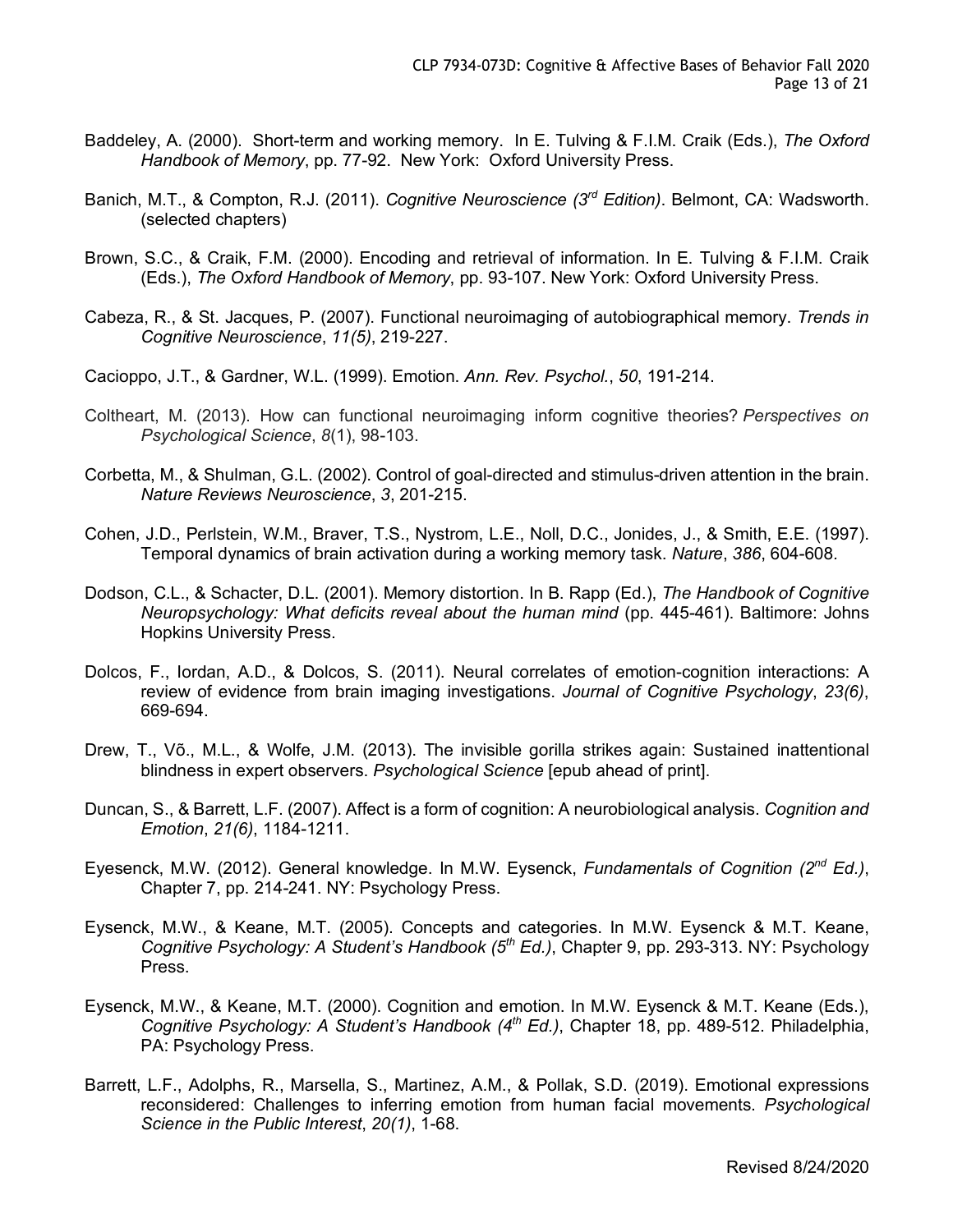- Feinberg, T.E., & Farah, M.J. (2005). A historical perspective on cognitive neuroscience. In M.J. Farah & T.E. Feinberg (Eds.), *Patient-based approaches to cognitive neuroscience, 2nd Ed.*, pp. 3-20. Cambridge MA: MIT Press.
- Gazzaniga, M.S., Ivry, R.B., & Mangun, G.R. (2002). *Cognitive Neuroscience: The Biology of the Mind (2nd Edition)*. NY: W.W. Norton. (selected chapters)
- Goldstone, R.L. & Kersten, A. (2003). Concepts and categorization. In A.F. Healy & R.W. Proctor (Eds.), *Handbook of Psychology, Vol. 4*: *Experimental Psychology*, pp. 599-621. Hoboken, NJ: John Wiley & Sons.
- Gratton, G., Cooper, P., Fabiani, M., Carter, C.S., & Karayanidis, F. (2017). Dynamics of cognitive control: Theoretical bases, paradigms, and a view for the future. *Psychophysiology*, https://doi.org/10.1111/psyp.13016.
- Hallett, M., Di Iorio, R., Rossini, P. M., Park, J. E., Chen, R., Celnik, P., … Ugawa, Y. (2017). Contribution of transcranial magnetic stimulation to assessment of brain connectivity and networks. *Clinical neurophysiology: official journal of the International Federation of Clinical Neurophysiology*, *128(11)*, 2125–2139. doi:10.1016/j.clinph.2017.08.007
- Heilman, K.M., Watson, R.T., & Valenstein, E. (2011). Neglect and related disorders. In K.M. Heilman & E. Valenstein (Eds.), *Clinical Neuropsychology* 5<sup>th</sup> edition. Chapter 12. Oxford University Press.
- Hoffmann, F., Viding, E., Puetz, V. B., Gerin, M. I., Sethi, A., Rankin, G., & McCrory, E. J. (2018). Evidence for Depressogenic Spontaneous Thoughts and Altered Resting-State Connectivity in Adolescents with a Maltreatment History. *Journal of the American Academy of Child & Adolescent Psychiatry*, *57*(9), 687-695.
- Izard, C.E. (2009). Emotion theory and research: Highlights, unanswered questions, and emerging issues. *Ann. Rev. Psychol.*, *60*, 1-25.
- Johnson, M.K. (2006). Memory and reality. *American Psychologist*, *61*, 760-771.
- Kimberg, D.Y., D'Esposito, M., & Farah, M.J. (2000). Frontal lobes II: Cognitive issues. In M.J. Farah and T.E. Feinberg (Eds.), *Patient-Based Approaches to Cognitive Neuroscience*. (pp. 317-326). MA: MIT Press.
- Knight, R.T., & Stuss, D.T. (2002). Prefrontal cortex: The present and future. In *Principles of Frontal Lobe Function*, D.T. Stuss and R.T. Knight (Eds.), New York: Oxford University Press, pp. 573-597.
- Knudsen, E.I. (2007). Fundamental components of attention. *Annual Review of Neuroscience, 30*, 57- 78.
- Kozak, M.J., & Cuthbert, B.N. (2016). The NIMH research domain criteria initiative: Background, issues, and pragmatics. *Psychophysiology*, *53*, 286-297.
- Lang, P.J. (1994). The varieties of emotional experience: A meditation on James-Lange theory. *Psychological Review*, *101(2)*, 211.221.
- Lang, P.J. (1995). The emotion probe: Studies of motivation and attention. *American Psychologist*, *50(5)*, 372-385.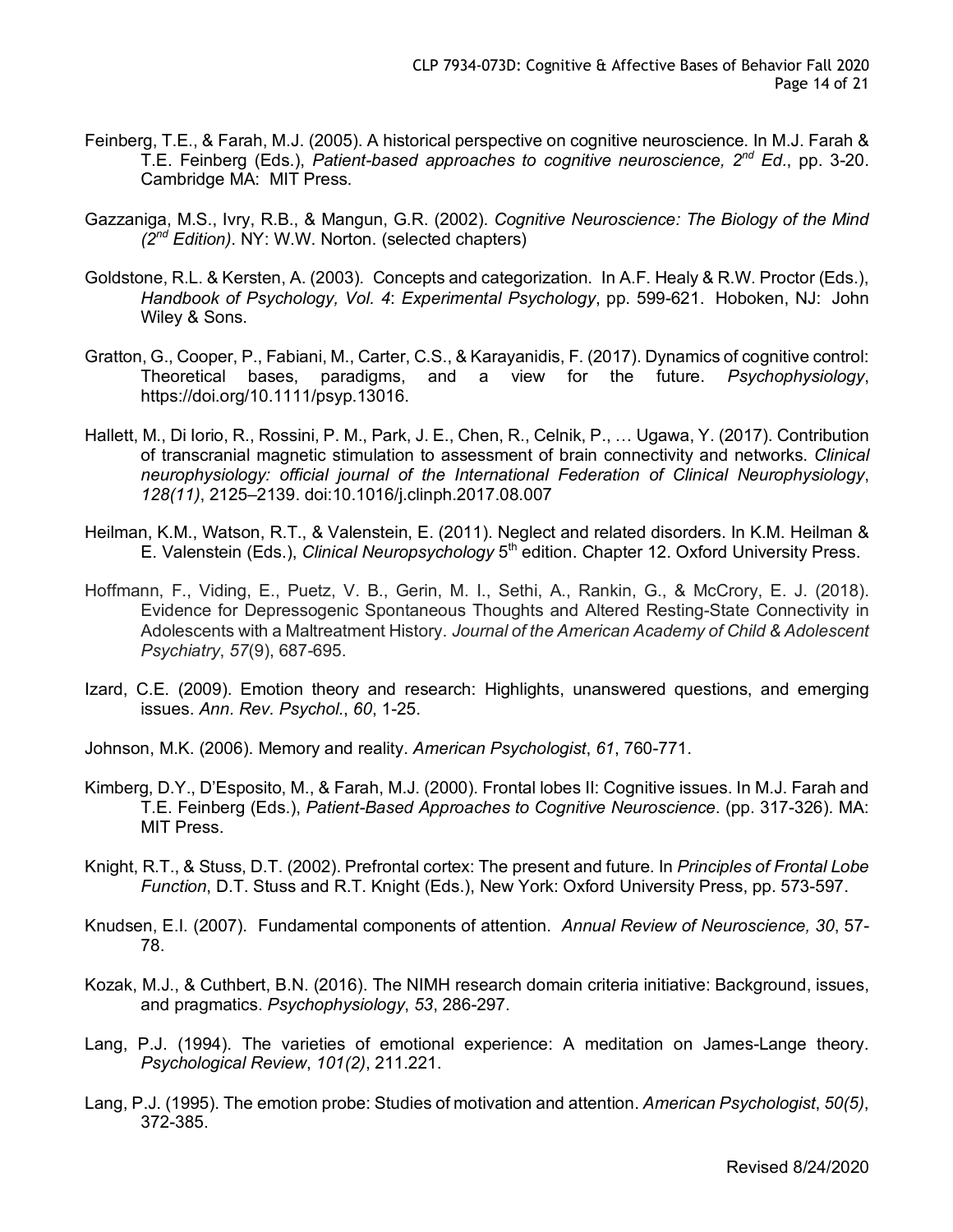- Lang, P.J. (2016). Closing the divide: Psychological science, basic and applied (pp. 445-449). In R.J. Sternberg, S.T. Fiske, & D.J. Foss (Eds.), *Scientists Making a Difference: One Hundred Eminent Behavioral and Brain Scientists Talk about Their Most Important Contributions*. NY: Cambridge University Press.
- Larson, M.J., Perlstein, W.M., Demery, J.A., & Stigge-Kaufman, D.A. (2006). Cognitive control impairments in traumatic brain injury. *Journal of Clinical and Experimental Neuropsychology*, *28*, 968-986.
- Larson, M.J., Perlstein, W.M., Stigge-Kaufman, D., Kelley, K.G., & Dotson, V.M. (2006). Affective contextinduced modulation of the error-related negativity. *Neuroreport*, *17*, 329-333.
- Lazarus, R.S. (1982). Thoughts on the relations between emotion and cognition. *American Psychologist, 37*, 1019-1024.
- Levine, D.S. (2009). Brain pathways for cognitive-emotional decision making in the human animal. *Neural Networks*, 2*2*, 286-293.
- Lilienfeld, S.O. (2014). *DSM*-5: Centripetal scientific and centrifugal antiscientific forces. *Clinical Psychology Science and Practice*, *21(3)*, 269-279.
- Liu, Y., Bengson, J., Huang, H., Mangun, G.R., & Ding, M. (2016). Top-down modulation of neural activity in anticipatory visual attention: Control mechanisms revealed by simultaneous EEG-fMRI. *Cerebral Cortex*, *26*, 517-529.
- Liu, Y., Hong, X., Bengson, J.J., Kelly, T.A., Ding, M., & Mangun, G.R. (2017). Deciding where to attend: Large-scale network mechanisms for underlying attention and intention revealed by graphtheoretic analysis. *Neuroimaging*, *157*, 45-60.
- Loftus, E.F., & Teicher, J. (2019). Invasion of the mind snatchers: A nation full of traumatic memories. *Clinical Psychological Science*, *7(1)*, 25-26.
- Loken, B. (2006). Consumer psychology: Categorization, affect, and persuasion. *Annual Review of Psychology*, *57*, 453-485.
- Logothetis, N. (2008). What we can do and what we cannot do with fMRI. *Nature*, 453, 869-878.
- Luck, S.J. (2005). *An Introduction to the Event-Related Potential Technique*. Cambridge: MA: MIT Press. (selected chapters)
- Mahon, B.Z., & Caramazza, A. (2009). Concepts and categories: A cognitive neuropsychological perspective. *Annual Review of Psychology*, *60*, 27-51.
- Mauss, I.B., & Robinson, M.D. (2009). Measures of emotion: A review. *Cognition and Emotion*, *23(2)*, 209-237.
- Miller, E.K., & Cohen, J.D. (2001). An integrative theory of prefrontal cortex function. *Annual Review of Neuroscience*, *24*, 167-202.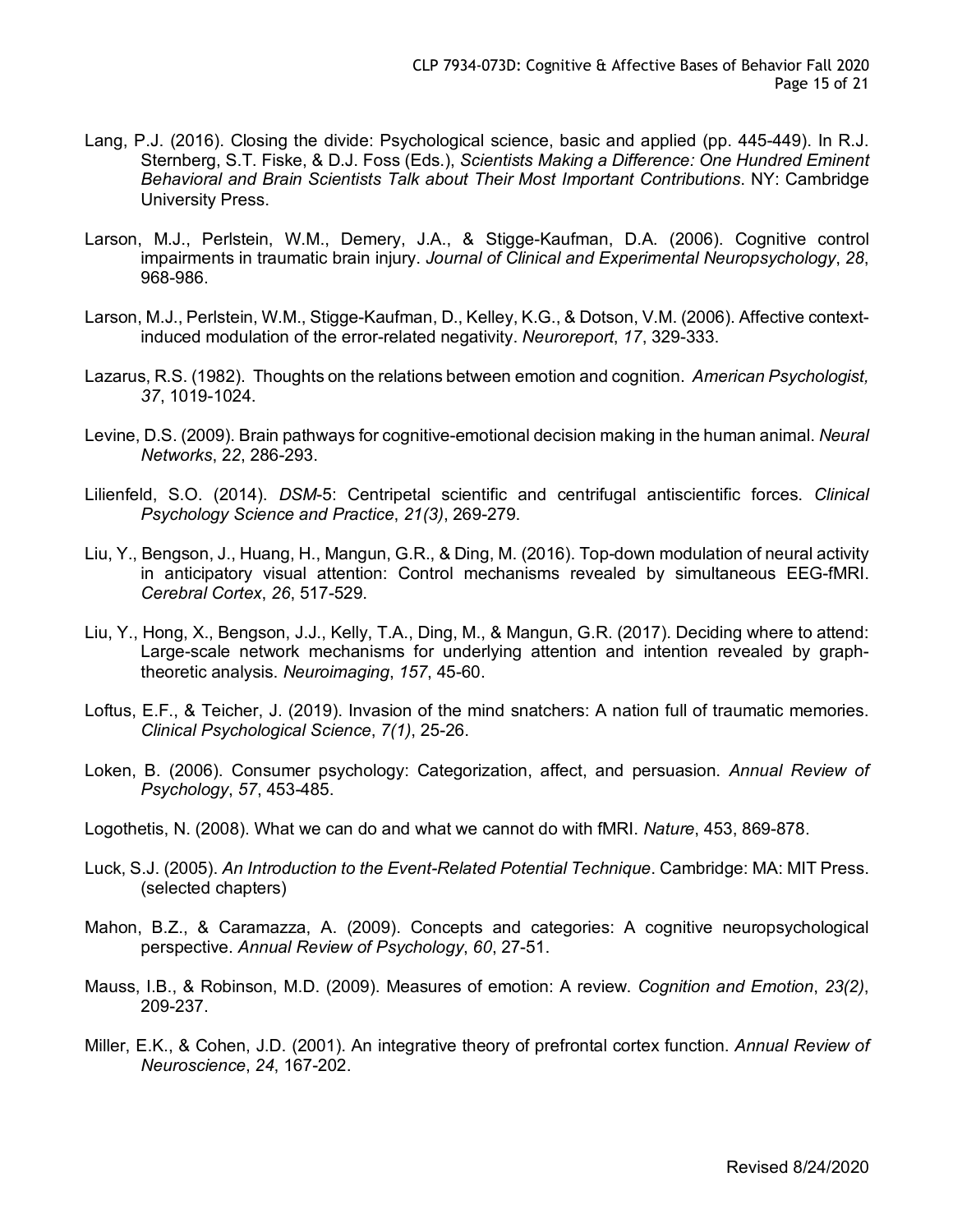- Miyake, A. Friedman, N.P., Emerson, M.J., Witzki, A.H., & Howerter, A. (2000). The unity and diversity of executive functions and their contributions to complex "frontal lobe" tasks: A latent variable analysis. *Cognitive Psychology, 41*, 49-100.
- Moscovitch, M., Nadel, L., Winocur, G., Gilboa, A., & Rosenbaum, R.S. (2006). The cognitive neuroscience of remote episodic, semantic, and spatial memory. *Current Opinion in Neurobiology*, *16*, 179-190.
- Murphy, G., Loftus, E.F., Grady, R. F., Levine, L.J., & Greene, C.M. (2019). False memories for fact new during Ireland's abortion referendum. *Psychological Science*, published online.
- Ochsner, K., & Gross, J.J. (2005). The cognitive control of emotion. *Trends in Cognitive Sciences*, *9(5)*, 242-249.
- Otgaar, H., Howe, M.L., Pathis, L., Merckelbach, H., Lynn, S.J., Lillenfeld, S.O., & Loftis, E.F. (2019). *Perspectives on Pscyhological Science*, *14(6)*, 1072-1095.
- Parkin, A.J. (2001). The structure and mechanisms of memory. In B. Rapp (Ed.), *The Handbook of Cognitive Neuropsychology: What deficits reveal about the human mind* (pp. 445-461). Baltimore: Johns Hopkins University Press.
- Patrick, C.J. (1994). Emotion and psychopathy: Startling new insights. *Psychophysiology*, *31*, 319-330.
- Patrick, C.J., Berthot, B.D., & Moore, J.D. (1996). Diazepam blocks fear-potentiated startle in humans. *Journal of Abnormal Psychology*, *105(1)*, 89-96.
- Pham, M.T. (2007). Emotion and rationality: A critical review and interpretation of empirical evidence. *Review of General Psychology*, *11(2)*, 155-178.
- Perlstein, W.M., Cole, M.A., Larson, Kelly, K.G., Seignourel, P., & Keil, A. (2003). Steady-state visual evoked potentials reveal frontally-mediated working memory activity in humans. *Neuroscience Letters*, *342*, 191-195.
- Perlstein, W.M., Elbert, T., & V.A. Stenger (2002). Dissociation in human prefrontal cortex of affective influences on working memory-related activity. *PNAS*, *99(3)*, 1736-1741.
- Phelps, E.A., & LeDoux, J.E. (2005). Contributions of the amygdala to emotion processing: From animal models to human behavior. *Neuron, 48*, 175-187.
- Pessig, J.J., & Tarr, M.J. (2007). Visual object recognition: Do we know more now than we did 20 years ago? *Annual Review of Psychology*, *58*, 75-96.
- Posner, M.I. (2012). Imaging attentional networks. *Neuroimage*, *61*, 450-456.
- Posner, M.I., & Rothbart, M.K. (2007). Research on attention networks as a model for the integration of psychological science. *Annual Review of* Psychology, *58*, 1-23.
- Pessoa, L. (2008). On the relationship between emotion and cognition. *Nature Reviews*, *9*, 148-158.
- Purves, D., Brannon, E.M., Cabeza, R., Huttel, S.A., LaBar, K.S., Platt, M.L. & Worldorff, M.G. (2008). *Principles of Cognitive Neuroscience*. Sunderland, MA: Sinauer Assoc. (selected chapters)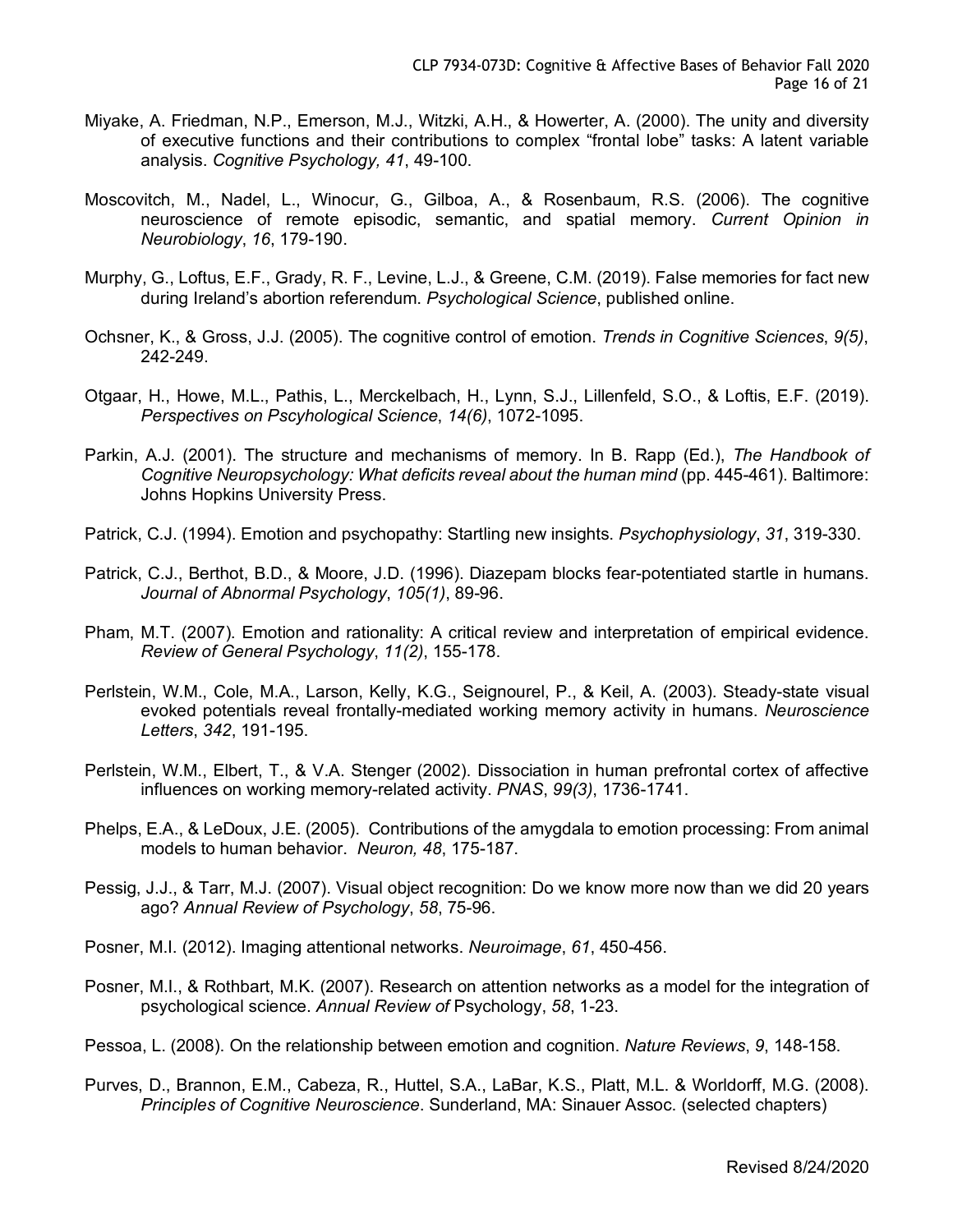- Quiroga, R.Q., Reddy, L., Kreiman, G., Koch, C., & Fried, I. (2005). Invariant visual representation by single neurons in the human brain. *Nature*, *435*, 1102-1107.
- Rajan, A., Siegel, S.N., Liu, Y., Bengson, J., Mangun, G.R., & Ding, M. (2018). Theta oscillations index frontal decision-making and mediate reciprocal frontal-parietal interactions in willed action. *Cerebral Cortex*, doi: 10.1093/cerecor/bhy149.
- Rorden, C., & Karnath, H-O. (2004). Using human brain lesions to infer function: A relic from a past era in the fMRI age? *Nature Reviews Neuroscience*, *5*, 813-819.
- Ryan, J.D., & Cohen, N.J. (2003). Evaluating the neuropsychological dissociation evidence for multiple memory systems. *Cognitive, Affective, and Behavioral Neuroscience*, *3*, 168-185.
- Smith, R. & Lane, R.D. (2016). Unconscious emotion: A cognitive neuroscientific perspective. *Neuroscience and Biobehavioral Reviews*, *69*, 216-238.
- Sperber, C., & Karnath, H. (2018). On the validity of lesion-behavior mapping methods. *Neuropsychologia*, 115, 17-24.
- Storbeck, J. & Clore, G.L. (2007). On the interdependence between cognition and emotion. *Cognition and Emotion, 21*, 1212-1237.
- Stuss, D.T. (2011). Functions of the frontal lobes: Relation to executive functions. *Journal of the International Neuropsychological Society*. *17*, 1-17.
- Taylor, J.G. & Fragopanagos, N.F. (2005). The interaction of attention and emotion. *Neural Networks*, *18*, 353-369.
- Tsay, C-J. (2013). Sight over sound in the judgment of music performance. *PNAS* [epub ahead of print]. http://www.pnas.org/content/early/2013/08/16/1221454110.full.pdf+html?with-ds=yes
- Umiltà, C. (2001). Mechanisms of attention. In Rapp, B. (Ed.), *The Handbook of Cognitive Neuropsychology: What deficits reveal about the human mind*, pp. 135-158. Baltimore: Johns Hopkins University Press.
- Walsh, V., & Cowey, A. (2000). Transcranial magnetic stimulation and cognitive neuroscience. *Nature Reviews: Neuroscience*, *1*, 73-79.
- Wang, C., Rajagovindan, R., Han, S.-M., & Ding, M. (2016). Top-down control of visual alpha oscillations: Sources of control signals and their mechanisms of action. *Frontiers in Human Neuroscience*, *Vol 10, Article 15*, 1-14.
- Ward, J. (2010). *The Student's Guide to Cognitive Neuroscience*, 2<sup>nd</sup> Ed. New York: Psychology Press. (selected chapters)
- Weber, E., & Johnson, E.J. (2009). Mindful judgment and decision making. *Annual Review of Psychology, 60*, 53-85.
- Wen, X., Liu, Y., Yao, L., Ding, M. (2013). Top-down regulation of default mode activity in spatial visual attention. *The Journal of Neuroscience*, *33(15)*, 6444-6453.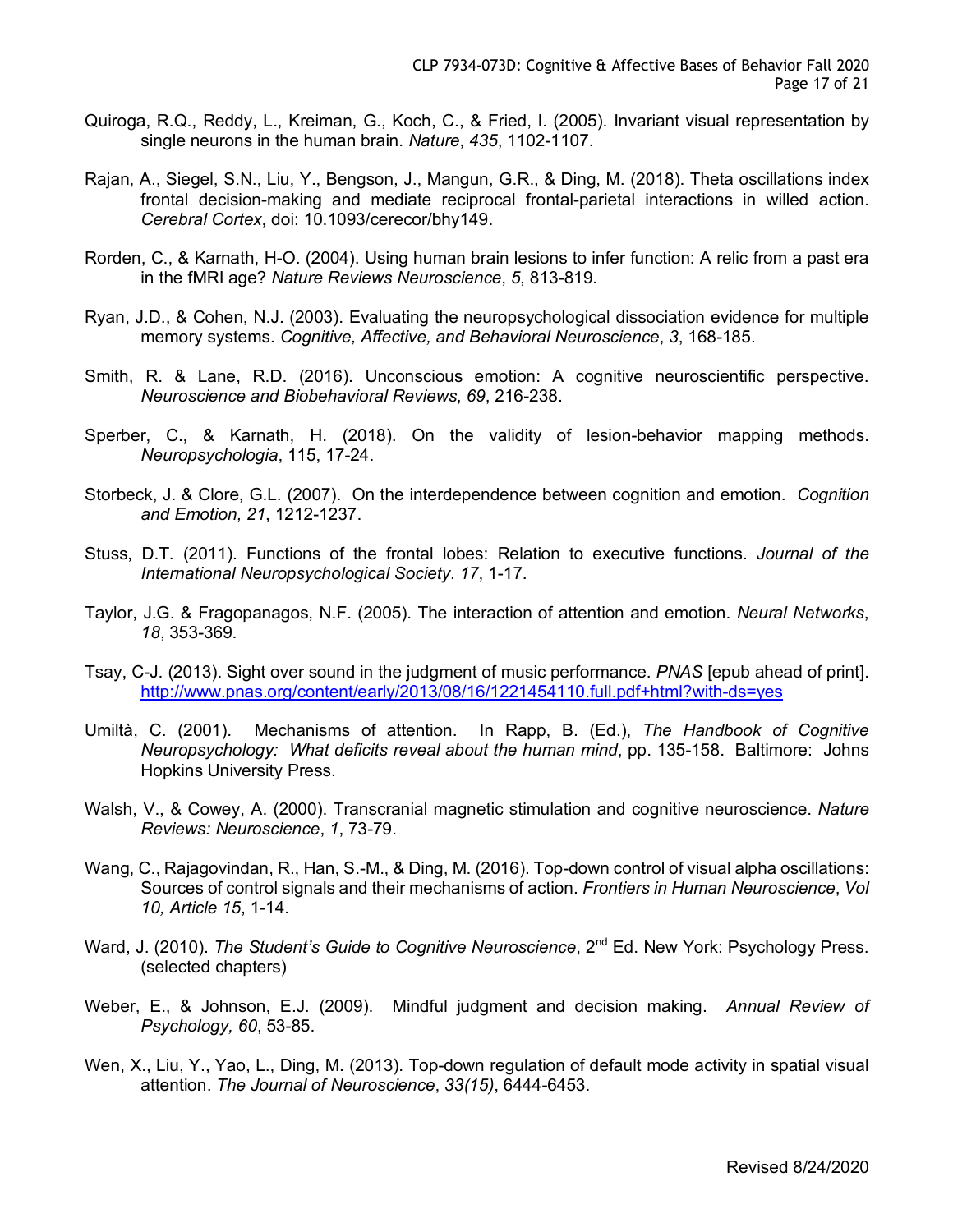- Wen, X., Yao, L., Liu, Y., & Ding, M. (2012). Causal interactions in attention networks predict behavioral performance. *The Journal of Neuroscience*, *32(4)*, 1284-1292.
- Zajonc, R.B. (1980). Feeling and Thinking: Preferences need no inferences. *American Psychologist*, *35(2)*, 151-175.

#### *Student-provided DEBATE-RELATED READINGS – to be PROVIDED by students in debate groups WITHIN 1 WEEK PRIOR TO THE RELEVANT DEBATE CLASS*

**Debate 1 / Oct. 8:** *"Functional neuroimaging can (PRO)/cannot (CON) completely replace lesion methods for informing theories of cognition"*

```
Readings: PRO (Team: XXX)
Readings: CON (Team: XXX)
```
**Debate 2 / Nov. 5:** "*Repressed memories are more likely to represent memory distortions rather than true, unearthed recollections of past experience."*

See weblink: http://www.ted.com/talks/elizabeth\_loftus\_the\_fiction\_of\_memory.html

**Readings:** *PRO* **(Team: XXX)**

**Readings:** *CON* **(Team: XXX)**

**Debate 3 / Dec. 3:** *"There is no emotion without cognition (CON) or, emotion is dependent upon cognition (PRO)."*

**Readings:** *PRO* **(Team: XXX) Readings:** *CON* **(Team: XXX)**

STUDENT EXPECTATIONS, ROLES, AND OPPORTUNITIES FOR INPUT

# **Expectations Regarding Course Behavior:**

- Please refrain from using electronic devices during class lectures except for taking notes and completing in-class assignments, as it is distracting and inconsiderate of other students and the instructor. Cell phones must be placed on silent or turned off during class. Any use of a cell phone during class (i.e., chatting, texting) will be considered a violation of this policy as it disrupts other students from learning. Students who violate this policy will be asked to leave and will lose 1% of their final grade per violation. Please speak to the instructors prior to the beginning of class if you experience an emergency that requires you to leave the room to take a phone call.
- Please do not arrive late to class or disrupt the class as it is distracting and inconsiderate of other students and the instructor.

#### **Academic Integrity:**

Students are expected to act in accordance with the University of Florida policy on academic integrity. As a student at the University of Florida, you have committed yourself to uphold the Honor Code, which includes the following pledge:

#### "**We, the members of the University of Florida community, pledge to hold ourselves and our peers to the highest standards of honesty and integrity**."

You are expected to exhibit behavior consistent with this commitment to the UF academic community, and on all work submitted for credit at the University of Florida, the following pledge is either required or implied:

**"On my honor, I have neither given nor received unauthorized aid in doing this assignment."**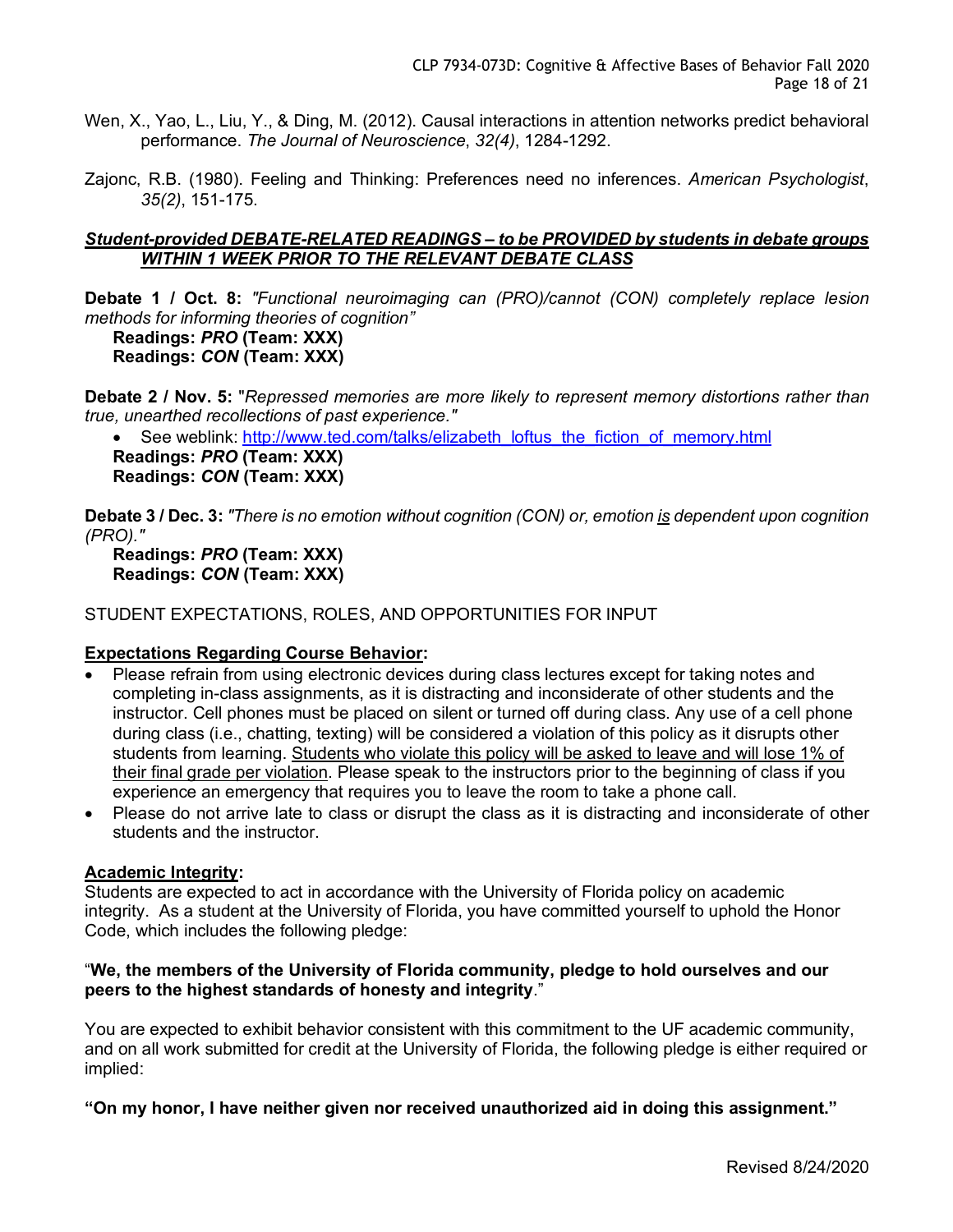It is your individual responsibility to know and comply with all university policies and procedures regarding academic integrity and the Student Honor Code. Violations of the Honor Code at the University of Florida will not be tolerated. Violations will be reported to the Dean of Students Office for consideration of disciplinary action. For additional information regarding Academic Integrity, please see Student Conduct and Honor Code or the Graduate Student Website for additional details: https://www.dso.ufl.edu/sccr/process/student-conduct-honor-code/ http://gradschool.ufl.edu/students/introduction.html

Please remember cheating, lying, misrepresentation, or plagiarism in any form is unacceptable and inexcusable behavior.

# **Online Faculty Course Evaluation Process:**

Students are expected to provide professional and respectful feedback on the quality of instruction in this course by completing course evaluations online via GatorEvals. Click here for guidance on how to give feedback in a professional and respectful manner. Students will be notified when the evaluation period opens, and can complete evaluations through the email they receive from GatorEvals, in their Canvas course menu under GatorEvals, or via ufl.bluera.com/ufl/. Summaries of course evaluation results are available to students here.

# **Policy Related to Guests Attending Class:**

Only registered students are permitted to attend class. However, we recognize that students who are caretakers may face occasional unexpected challenges creating attendance barriers. Therefore, by exception, a department chair or his or her designee (e.g., instructors) may grant a student permission to bring a guest(s) for a total of two class sessions per semester. This is two sessions total across all courses. No further extensions will be granted. Please note that guests are **not** permitted to attend either cadaver or wet labs. Students are responsible for course material regardless of attendance. For additional information, please review the Classroom Guests of Students policy in its entirety. Link to full policy: http://facstaff.phhp.ufl.edu/services/resourceguide/getstarted.htm

# **SUPPORT SERVICES**

# **Accommodations for Students with Disabilities:**

If you require classroom accommodation because of a disability, it is strongly recommended you register with the Dean of Students Office http://www.dso.ufl.edu within the first week of class or as soon as you believe you might be eligible for accommodations. The Dean of Students Office will provide documentation of accommodations to you, which you must then give to me as the instructor of the course to receive accommodations. Please do this as soon as possible after you receive the letter. Students with disabilities should follow this procedure as early as possible in the semester. The College is committed to providing reasonable accommodations to assist students in their coursework.

# **Health and Wellness:**

Students sometimes experience stress from academic expectations and/or personal and interpersonal issues that may interfere with their academic performance. If you find yourself facing issues that have the potential to or are already negatively affecting your coursework, you are encouraged to talk with an instructor and/or seek help through University resources available to you.

• The **Counseling and Wellness Center** 352-392-1575 offers a variety of support services such as psychological assessment and intervention and assistance for math and test anxiety. Visit their web site for more information: http://www.counseling.ufl.edu. On line and in person assistance is available.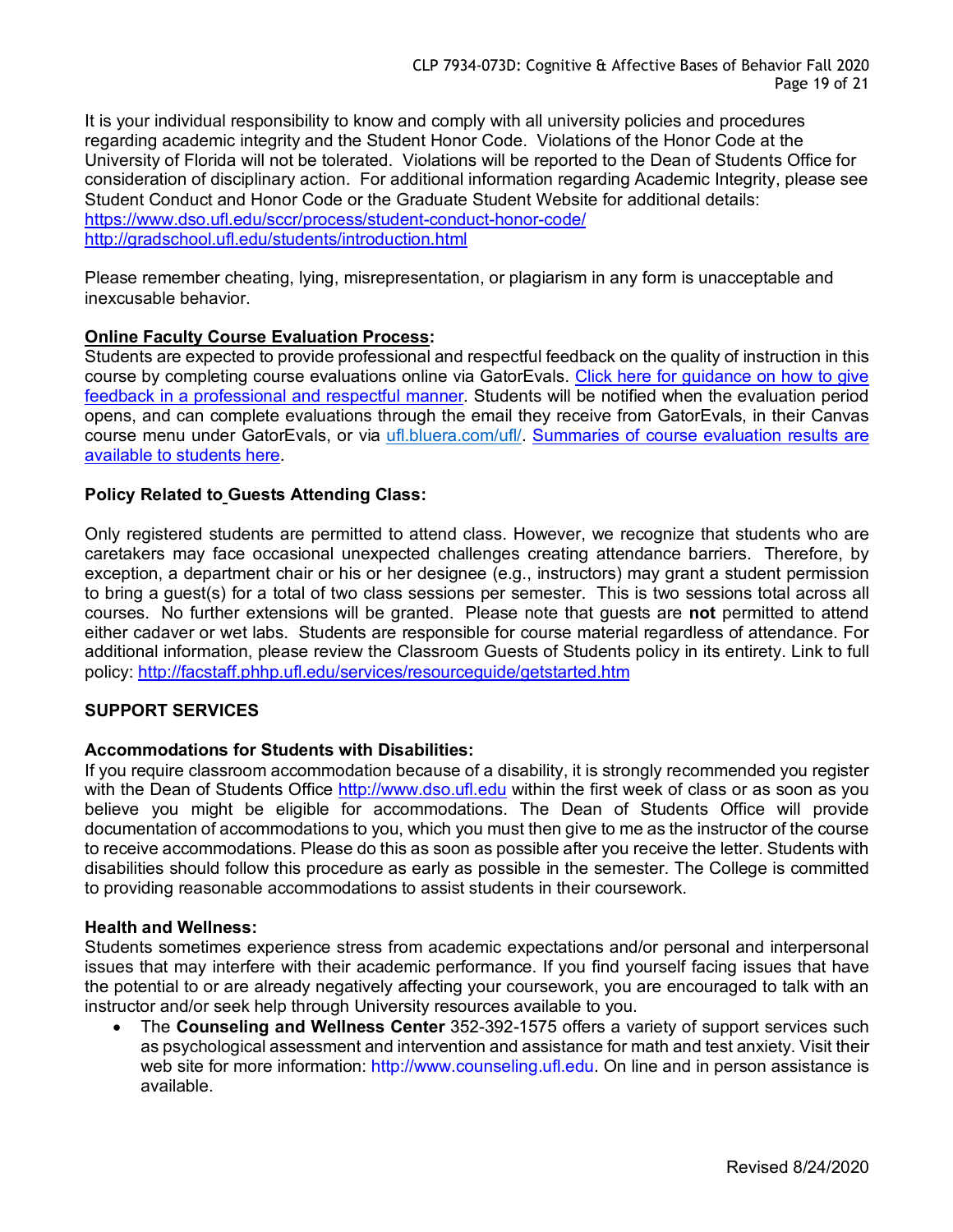- **You Matter We Care** website: http://www.umatter.ufl.edu/. If you are feeling overwhelmed or stressed, you can reach out for help through the You Matter We Care website, which is staffed by Dean of Students and Counseling Center personnel.
- The **Student Health Care Center** at Shands is a satellite clinic of the main Student Health Care Center located on Fletcher Drive on campus. Student Health at Shands offers a variety of clinical services. The clinic is located on the second floor of the Dental Tower in the Health Science Center. For more information, contact the clinic at 392-0627 or check out the web site at: https://shcc.ufl.edu/
- **University Police Department**: Visit UF Police Department website or call 352-392-1111 (or 9-1-1 for emergencies).
- **UF Health Shands Emergency Room / Trauma Center**: For immediate medical care call 352-733-0111 or go to the emergency room at 1515 SW Archer Road, Gainesville, FL 32608; Visit the UF Health Emergency Room and Trauma Center website.
- Crisis intervention is always available 24/7 from: **Alachua County Crisis Center**: (352) 264-6789 http://www.alachuacounty.us/DEPTS/CSS/CRISISCENTER/Pages/CrisisCenter.aspx

Do not wait until you reach a crisis to come in and talk with us. We have helped many students through stressful situations impacting their academic performance. You are not alone so do not be afraid to ask for assistance.

# **Academic Resources**

• E-learning technical support: Contact the UF Computing Help Desk at 352-392-4357 or via e-mail at helpdesk@ufl.edu.

• Career Connections Center: Reitz Union Suite 1300, 352-392-1601. Career assistance and counseling services.

• Library Support: Various ways to receive assistance with respect to using the libraries or finding resources.

• Teaching Center: Broward Hall, 352-392-2010 or to make an appointment 352- 392- 6420. General study skills and tutoring.

• Writing Studio: 2215 Turlington Hall, 352-846-1138. Help brainstorming, formatting, and writing papers.

• Student Complaints On-Campus: Visit the Student Honor Code and Student Conduct Code webpage for more information.

• On-Line Students Complaints: View the Distance Learning Student Complaint Process.

# **Inclusive Learning Environment:**

Public health and health professions are based on the belief in human dignity and on respect for the individual. As we share our personal beliefs inside or outside of the classroom, it is always with the understanding that we value and respect diversity of background, experience, and opinion, where every individual feels valued. We believe in, and promote, openness and tolerance of differences in ethnicity and culture, and we respect differing personal, spiritual, religious and political values. We further believe that celebrating such diversity enriches the quality of the educational experiences we provide our students and enhances our own personal and professional relationships. We embrace The University of Florida's Non-Discrimination Policy, which reads, "The University shall actively promote equal opportunity policies and practices conforming to laws against discrimination. The University is committed to nondiscrimination with respect to race, creed, color, religion, age, disability, sex, sexual orientation, gender identity and expression, marital status, national origin, political opinions or affiliations, genetic information and veteran status as protected under the Vietnam Era Veterans' Readjustment Assistance Act." If you have questions or concerns about your rights and responsibilities for inclusive learning environment,